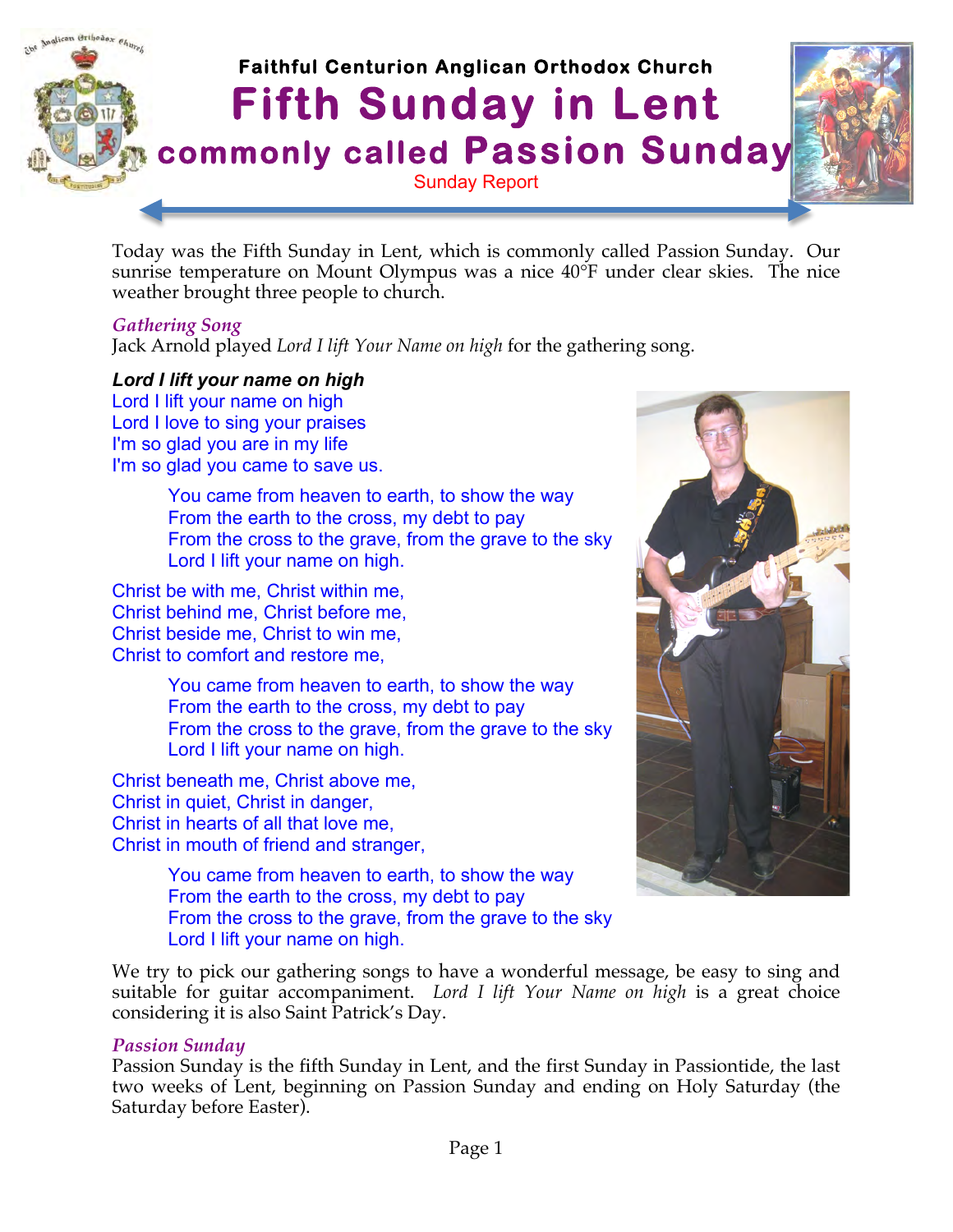All crosses, pictures, images are covered with opaque purple veils and Gloria Patri is

omitted during this period. Passion Sunday is so-called because in the gospel for that day (John 8: 46-59) Jesus begins his sufferings by being stoned out of the temple. Under the old calendar, Passion Sunday was also known as *Judica Sunday*, after that day's Introit: "Judica me, Deus" ("Judge me, O Lord") from Psalm 42 (43), and was called *Black Sunday* in Germany. This alternate name originates from the fact that after Passion Sunday, the Judica Psalm was not said again until Easter; the German title comes from the old practice of veiling the crosses and statues in the church on that day.



The Roman Catholic Church has completely suppressed Passiontide

and eliminated Palm Sunday during the course of abandoning much of the Christian history and doctrine. They now refer to Palm Sunday as "Passion Sunday." Traditional catholics<sup>1</sup> still observe Passiontide as well as its rites and ceremonies. Passiontide is observed in the Anglican Communion.

## *Propers*

Each Sunday there are Propers: special prayers and readings from the Bible. There is a Collect for the Day; that is a single thought prayer, most written either before the refounding of the Church of England in the 1540s or written by Bishop Thomas Cranmer, the first Archbishop of Canterbury after the re-founding.

The Collect for the Day is to be read on Sunday and during Morning and Evening Prayer until the next Sunday. The Epistle is normally a reading from one of the various Epistles, or letters, in the New Testament. The Gospel is a reading from one of the Holy Gospels, Matthew, Mark, Luke and John. The Collect is said by the minister as a prayer, the Epistle can be read by either a designated reader (as we do in our church) or by one of the ministers and the Holy Gospel, which during the service in our church is read by an ordained minister.

The propers are the same each year, except if a Red Letter Feast, that is one with propers in the prayerbook, falls on a Sunday, then those propers are to be read instead, except in a White Season, where it is put off. Red Letter Feasts, so called because in the Altar Prayerbooks the titles are in red, are special days. Most of the Red Letter Feasts are dedicated to early saints instrumental in the development of the church, others to special events. Some days are particularly special and the Collect for that day is to be used for an octave (eight days) or an entire season, like Advent or Lent.

The Propers for today are found on Page 132-133, with the Collect first:

<sup>&</sup>lt;sup>1</sup> In this case the word catholic catholic (derived via Late Latin catholicus, from the Greek adjective  $\kappa\alpha$ θολικός (katholikos), means "universal") comes from the Greek phrase καθόλου (kath'holou), meaning "on the whole," "according to the whole" or "in general", and is a combination of the Greek words κατά meaning "about" and όλος meaning "whole". The word in English means "including a wide variety of things; all-embracing" in particular as "relating to the historic doctrine and practice of the Western Church." It was first used to describe the Christian Church in the early 2nd century to emphasize its universal scope. In the context of Christian ecclesiology, it has a rich history and several usages. The term has been incorporated into the name of the Roman Catholic Church, arguably not actually a Christian church, though with many Christian members, under the Bishop of Rome. Other Christians use the term "catholic" (normally with a lower-case letter "c") to refer not to the Roman Catholic Church but the Christian Church and all believers in Jesus Christ across the world and across the ages, regardless of denominational affiliation.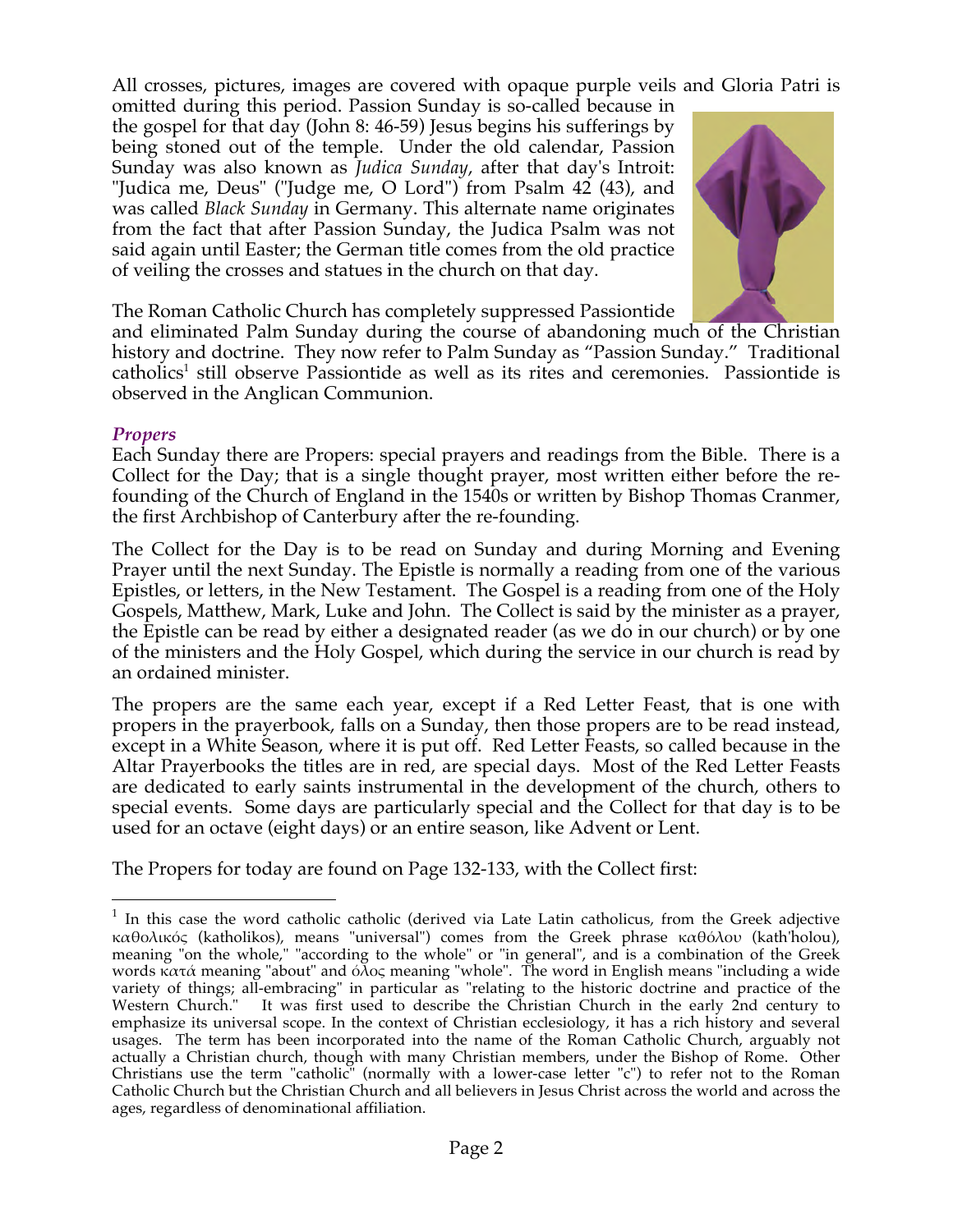# The Fifth Sunday in Lent, commonly called Passion Sunday.

*The Collect.*

**WE** beseech thee, Almighty God, mercifully to look upon thy people; that by thy great goodness they may be governed and preserved evermore, both in body and great goodness they may be governed and preserved evermore, both in body and soul; through Jesus Christ our Lord*. Amen.*

And due to the rubric, the Collect for the Day is followed by the Collect for Ash Wednesday, which is found on Page 124:

# The first day of Lent, commonly called Ash Wednesday.

*The Collect.*

**LMIGHTY** and everlasting God, who hatest nothing that thou hast made, and dost **ALMIGHTY** and everlasting God, who hatest nothing that thou hast made, and dost forgive the sins of all those who are penitent; Create and make in us new and contrite hearts, that we, worthily lamenting our sins and acknowledging our wretchedness, may obtain of thee, the God of all mercy, perfect remission and forgiveness; through Jesus Christ our Lord. Amen.

¶ This Collect is to be said every day in Lent, after the Collect appointed for the day, until Palm Sunday.

Dru Arnold read the Epistle for today, which came from Paul's letter to the Hebrews,

starting at the Eleventh Verse of the Ninth Chapter. Paul summarizes both the symbolism and the substance of the Lord's sacrifice on our behalf. Paul opens the secret of the One Perfect Sacrifice, One Time, for All Time and All Mankind. Paul is clearly appealing to the sense of the Jews when he asks them if the blood of goats will set aside or atone for sin, how much more can be done by the Perfect Sacrifice made on our behalf?

**HRIST** being come an high priest of good things to come, by a greater and more perfect **CHRIST** being come an high priest of good things to come, by a greater and more perfect tabernacle, not made with hands, that is to say, not of this building; neither



by the blood of goats and calves, but by his own blood he entered in once into the holy place, having obtained eternal redemption for us. For if the blood of bulls and of goats, and the ashes of an heifer sprinkling the unclean, sanctifieth to the purifying of the flesh: how much more shall the blood of Christ, who through the eternal Spirit offered himself without spot to God, purge your conscience from dead works to serve the living God? And for this cause he is the mediator of the new testament, that by means of death, for the redemption of the transgressions that were under the first testament, they which are called might receive the promise of eternal inheritance.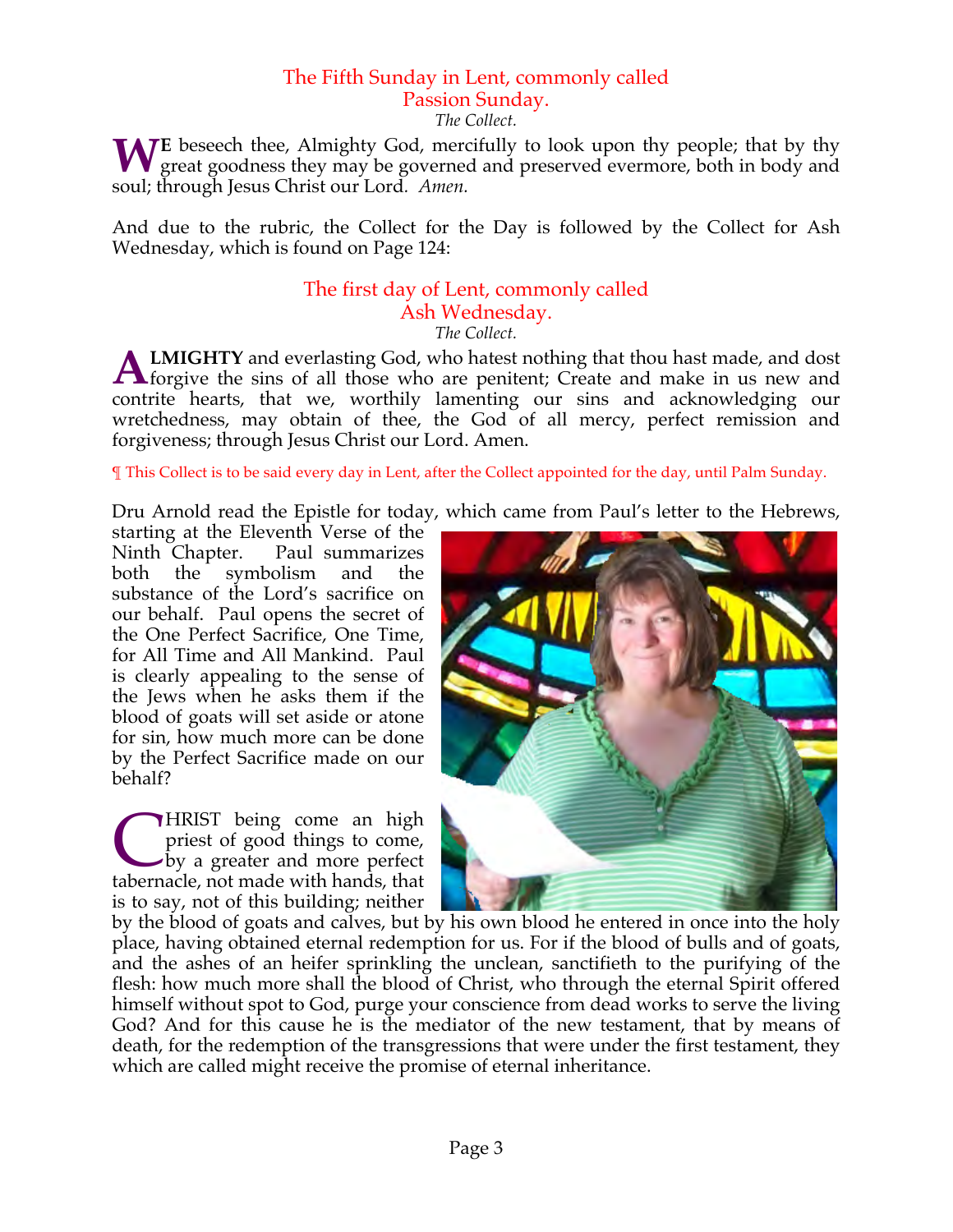Hap Arnold read this morning's Gospel which comes from the Gospel of Saint John,



starting at the Forty-Sixth Verse of the Eighth Chapter and tells the story of Jesus' confrontation with the Pharisees in the temple. Like much of John it is filled with deep explanation of Jesus and His purpose here.

Knowing them looking to find the worst in Him, Jesus asked, "Which of you convinceth me of sin? And if I say the truth, why do ye not believe me?" In a point central to Christianity, he went on, "He that is of God heareth God's words: ye therefore hear them not, because ye are not of God." When we hear the term Jews here, we should hear the world in general, for He spoke to all who would not hear. When they would not hear, He pointed out He sought not glory or praise from them, but only from the

Father whom in reality they knew not. Here He offers the singular benefit of Christianity, "If a man keep my saying, he shall never see death." This concept being foreign to them, they asked if He thought He was greater than Abraham. That brought the crowning touch, "Your father Abraham rejoiced to see my day." Knowing He was only in his early 30s, they could not grasp how he could have seen Abraham.

In a demonstration of the non-linearity of God's time, He said, "Before Abraham was, I am.<sup>2</sup> As might be expected, this offended the Keepers of The Law.

ESUS said, Which of you convinceth me of sin? And if I say the truth, why do ye not believe me? He that is of God heareth God's words: ye therefore hear them not, **JESUS** said, Which of you convinceth me of sin? And if I say the truth, why do ye not believe me? He that is of God heareth God's words: ye therefore hear them not, because ye are not of God. Then answered the Jews, and s well that thou art a Samaritan, and hast a devil? Jesus answered, I have not a devil; but I honour my Father, and ye do dishonour me. And I seek not mine own glory: there is one that seeketh and judgeth. Verily, verily, I say unto you, If a man keep my saying, he shall never see death. Then said the Jews unto him, Now we know that thou hast a devil. Abraham is dead, and the prophets; and thou sayest, If a man keep my saying, he shall never taste of death. Art thou greater than our father Abraham, which is dead? and the prophets are dead: whom makest thou thyself? Jesus answered, If I honour myself, my honour is nothing: it is my Father that honoureth me; of whom ye say, that he is your God: yet ye have not known him; but I know him: and if I should say, I know him not, I shall be a liar like unto you; but I know him, and keep his saying. Your father Abraham rejoiced to see my day: and he saw it, and was glad. Then said the Jews unto him, Thou art not yet fifty years old, and hast thou seen Abraham? Jesus said unto them, Verily, verily, I say unto you, Before Abraham was, I am. Then took they up stones to cast at him: but Jesus hid himself, and went out of the temple.

 $2$  This response was similar to God's answer to Moses' question, "Who do I tell them sent me?"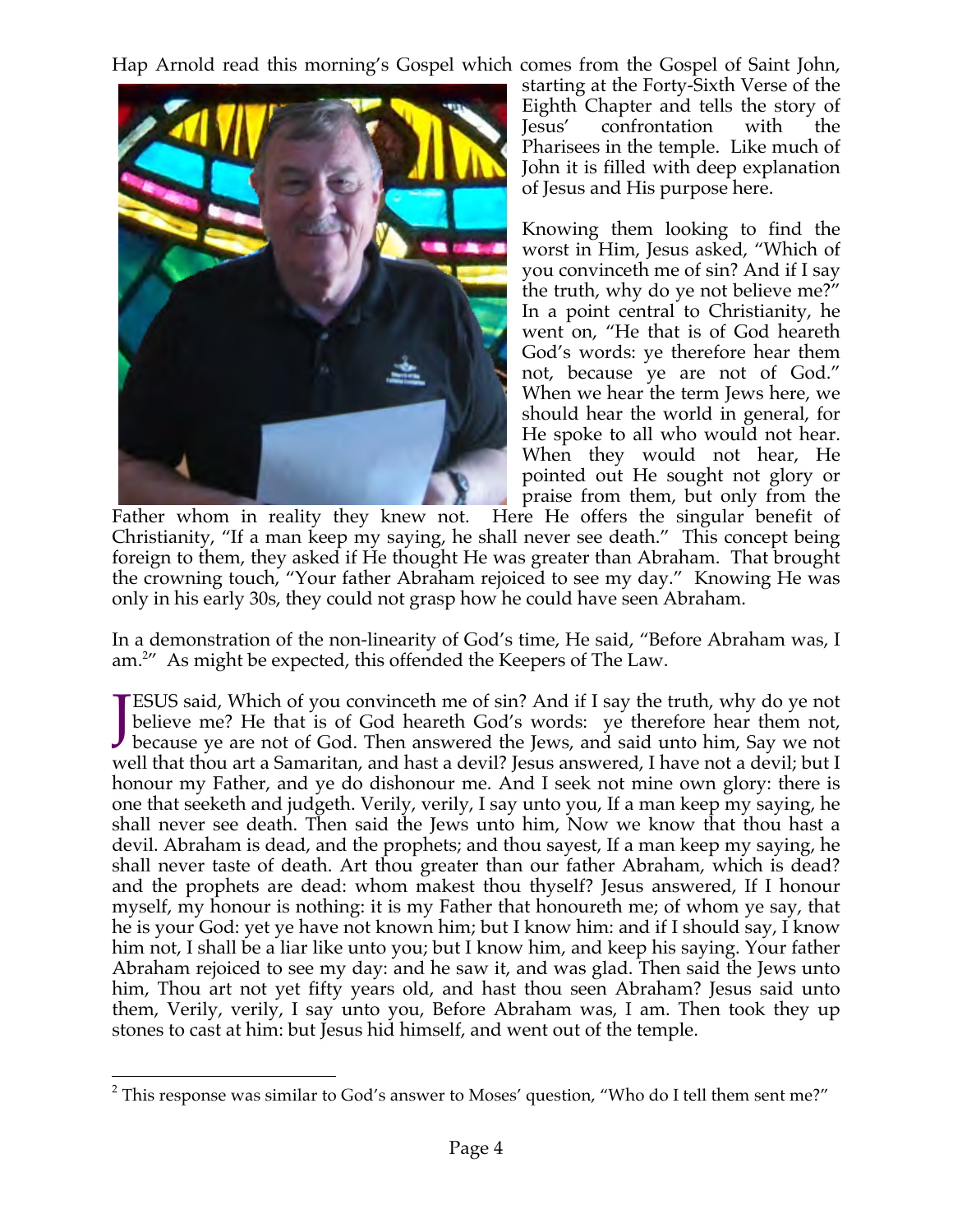# *Sermon – Reverend Deacon Jack Arnold - Time and Action*

Today's sermon brought the Collect, Epistle and Gospel together and is partly contained in the forewords above.



Consider these words from the Collect:

… thy people; … by thy great goodness they may be governed and preserved evermore, both in body and soul …

In the Collect, we ask God to let us allow us to look to Him for leadership and direction that we might be saved, both our physical bodies and souls. For, if we do not look to God for our guidance and direction we are surely lost like a man in the wilderness without a compass.

If we look to Him for guidance, we then look to Him for safety. Pretty clearly the Mosaic law with its 613 rules did not really work to save mankind. The constant sacrifice of animals could not make us accounted for perfect in God's eye. After all, an animal would never work to cleanse our sins and let us enter into heaven, as Christ's death did for us.

An animal is a poor substitute for a divine being that is our pillar from heaven to earth, and visa versa. We were always destined to fail. We could not make the grade on our own.

Our only means of being accounted as perfect when we come before God is to rely on the sacrifice and intermediary priesthood of His Son, our Savior Jesus Christ to account us as perfect before God on that final day. While if we follow His Word, we will be better than we will if we do not, we will not be perfect. Thus, without the sacrifice of His Son, we will not make the cut. We will end up in the pit. We need that one sacrifice, at one time, for all mankind, for all time. If we did not need that sacrifice, then we wouldn't be seeing all the troubles in the world today, but clearly the troubles in the world today, showed that we do need the sacrifice that He made for us, the one time for all time. Unlike the sacrifices of the Old Testament, which required multiple sacrifices a year, this sacrifice was made on one year, for all time.

In the Gospel, Jesus reminds us that if we believe in Him and keep His Word (keeping g His Word meaning acting upon it), then we shall make our seamless journey from the Shadowlands to His Home. The Pharisees, for the most part, could not conceive, or would not conceive, that God would send His Son to this world for us. They did not even believe that He had a son, they were looking for the Messiah figure that they thought couldn't be Him. The Messiah was Him, as he came to save, as the Old Testament prophecies spoke, but not to save just the Jews and Israel, but to save the whole wide world. The Pharisees were not big picture people, and as Calvin and Hobbes said, "We big picture people rarely become historians." I would say that also applied to the Pharisees though they were not "big picture people". They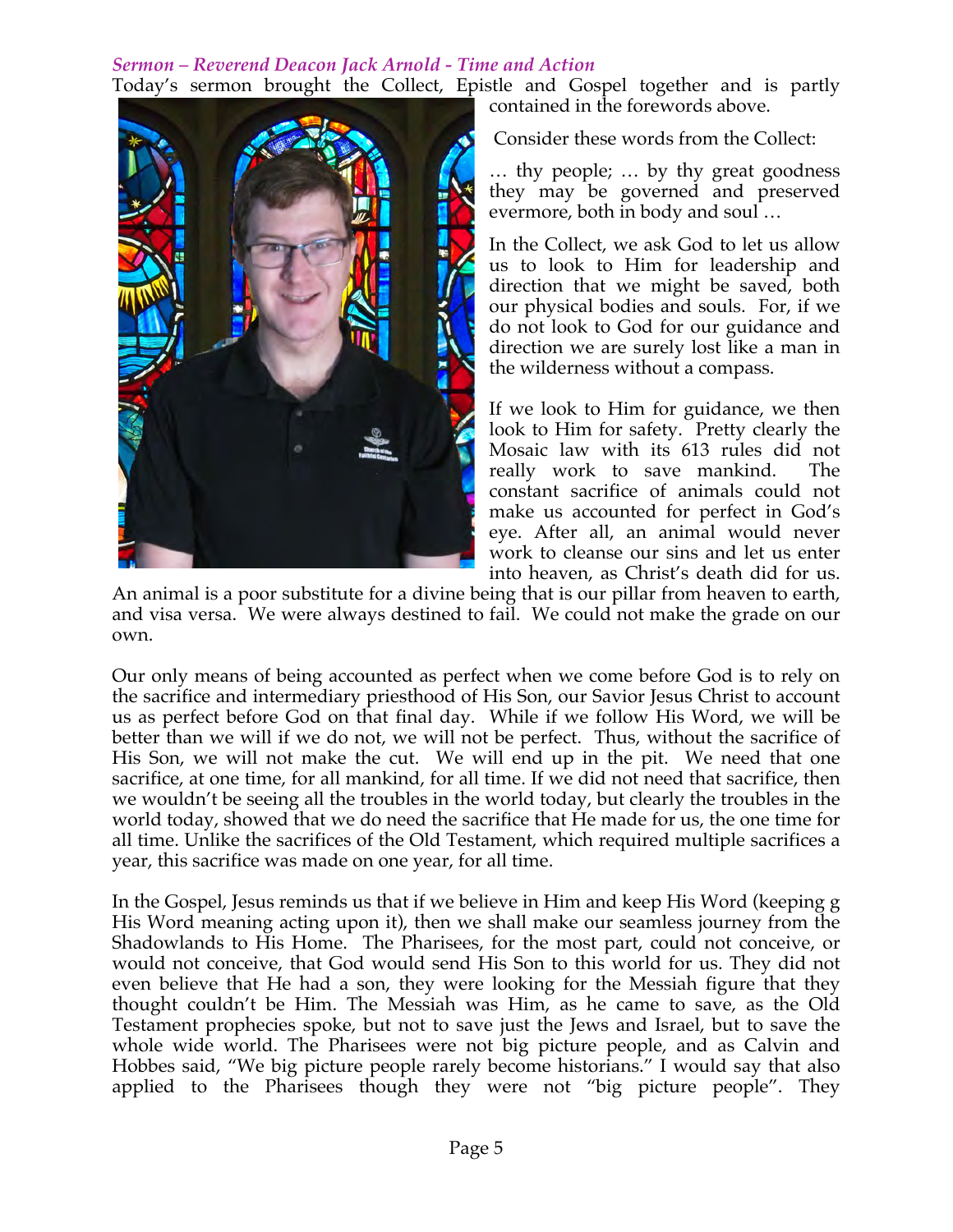misinterpreted the prophecies of the Messiah. Regardless, even though some people chose to misunderstand the prophecies, He came and He made that one sacrifice, at one time, for all mankind, for all time. For God so loved the world, that he gave his only begotten Son, that whosoever believeth in him should not perish, but have everlasting  $life^3$ .

Who is Jesus? Our Savior? Indeed. But, more He has been since before the beginning of the world, for He is one with I Am.

Through His Actions, we are saved.

Do ye likewise:

# **ACT**

It is by our actions we are known.

# **Be of God - Live of God - Act of God**

# *Bishop Dennis Campbell's Sermon*

Bishop Dennis is a brilliant speaker. He is able to take biblical precepts and make them



perfectly understandable, even to me. Oft he provides the text of his sermons and I take the utmost pleasure in passing them on:

**White as Snow** Psalm 51, Isaiah 1:10-20, 1 Peter 4:12 Passion Sunday March 17, 2013

Isaiah 1:18 contains some of the most famous words in the world, "though your sins be as scarlet, they shall be

white as snow." When I hear these words I think of Nathaniel Hawthorn's story, *The Scarlet Letter*. He probably got the idea for the scarlet colour of the letter from Isaiah, for, in the story, Hester Prynne was forced to wear a red letter "A" for committing the sin of adultery. Of course, in reality, we are all adulteresses, all branded with a scarlet letter.

We understand this when we look at the people outside of Christ. We see their carousing, chasing pleasure, reveling in drunkenness, debauchery, and fornication. We see them giving themselves to power, position, material possessions, physical pleasures, and self-indulgence. We understand that they have made these things their gods. They are their first loves. They receive the devotion and love God deserves. They covet these things, and "covetousness," as Paul wrote in Colossians 3:5, "is idolatry." What is idolatry but adultery of the soul? They have left their true Husband to commit adultery with things that are not even gods.

But, I have noticed something that is very important; when the Bible talks about

 $3$  If the text of this sentence seems familiar, it is John 3.16, probably the most widely quoted text of the Bible.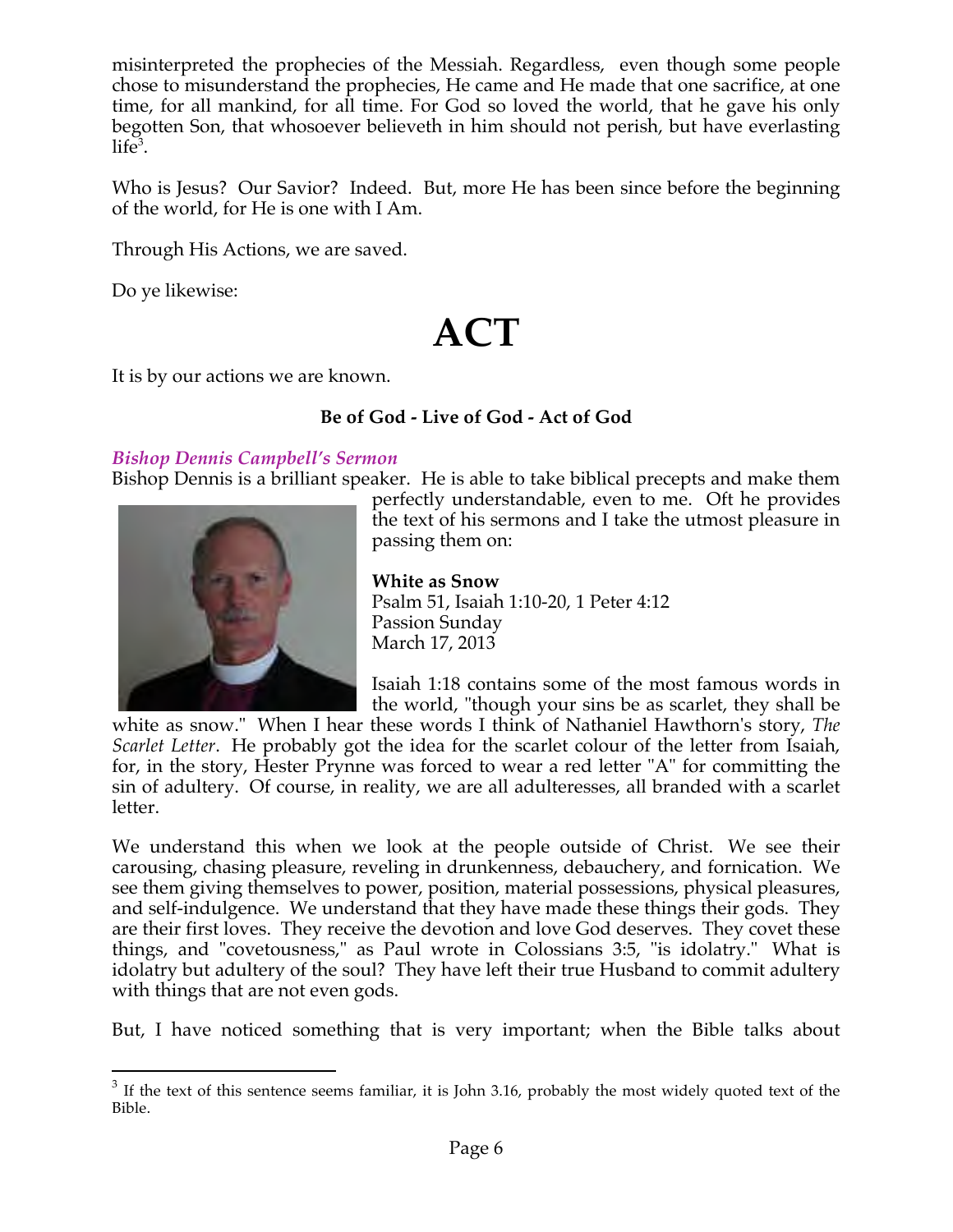spiritual adultery, it almost always refers to those who claim to be the people of God. I don't know of a single place where the word is used of those outside of the visible Church. There may be, but I don't remember any. The reason it is used of the Church is because it is we who have taken vows to love and serve God as our God, and to keep ourselves for Him alone. Thus, the Bible calls the Church the "bride of Christ" (Rev. 21:9).

We seldom think of ourselves as spiritual adulterers, but I wonder, when we are honest with ourselves, if we do not see that our sins are as scarlet as Hester Prynne's? Who has not become aware that our very best efforts fall far, far short of God's perfection? Who is not aware that pride, greed, jealousy, lust, and a general spiritual laziness still live in us, even after years and decades of trying to follow Christ? What parent reprimanding a child does not remember committing the same offense? What minister preaching the word is not aware of the sin still dwelling in him? I read once of a young minister leading a catechism class and being stricken with the awful truth that he had not carried the burden he was now asking others to bear. St. Augustine is reported to have prayed for purity and chastity, but not today. Even St Paul admitted his own continuing battle with sin. "I am carnal, sold under sin," he wrote in Romans 7:14. "[T]o perform that which is good I find not" says Romans 7:18. Then there are those famous words in Romans 7:19, "The good that I would I do not: but the evil which I would not, that I do."

But it is not just what we do that is sin, it is what we are. If it were possible for us to peel back the layer of God's grace that hides our sinfulness from us, we would shudder at the writhing mass of evil that is in us. Once in a while it breaks out. Then we act in the most unGodly ways. That is the real you coming out. You are able, by God's grace, to keep it under some control most of the time, but sometimes it breaks out. Truly our sins are as scarlet. How shall they be white as snow? White of course means pure and clean. In spiritual terms, red symbolises wickedness, white stands for good. Red is ungodly, white is Godly. How can we go from red to white? It can only come to us as the gift of God. And that happens in three ways.

First it happens when God forgives our sins. By that I mean God simply stops holding our sins against us and starts treating us as though we were not sinners. This happens only because Christ paid the price of our sins for us. He suffered the wrath of God for our sins on the cross. There was nothing we could have done to make up for our sins. But God forgives our sins. Our sins were scarlet, now they are white as snow.

I know I say this often, but that is because it is the primary message of the Bible. The Bible addresses many things, good government, marriage, home, family, child rearing, work, economics, war, and peace. I hope to talk about some of these things this summer. From the Bible we learn that kings and presidents are not supreme any more than bishops or churches. God is supreme, and all rulers, civil and ecclesiastical, rule properly only when they rule under God and according to His will. From the Bible we learn that people have rights. Thou shalt not kill means you have the right to life, and you have the right to defend your life. Thou shalt not steal means you have the right to own property and to enjoy the fruits of your labours. Thou shalt not commit adultery means other people are not your sexual toys. All of these things are addressed in the Bible, but they are not the theme of the Bible. Redemption is its theme. God is Redeeming for Himself a nation which will inherit a new Kingdom that is Godly and righteous. In it we will serve and glorify God perfectly and forever. Those who enter into this Kingdom are only allowed in because God has forgiven their sins through the cross of Christ.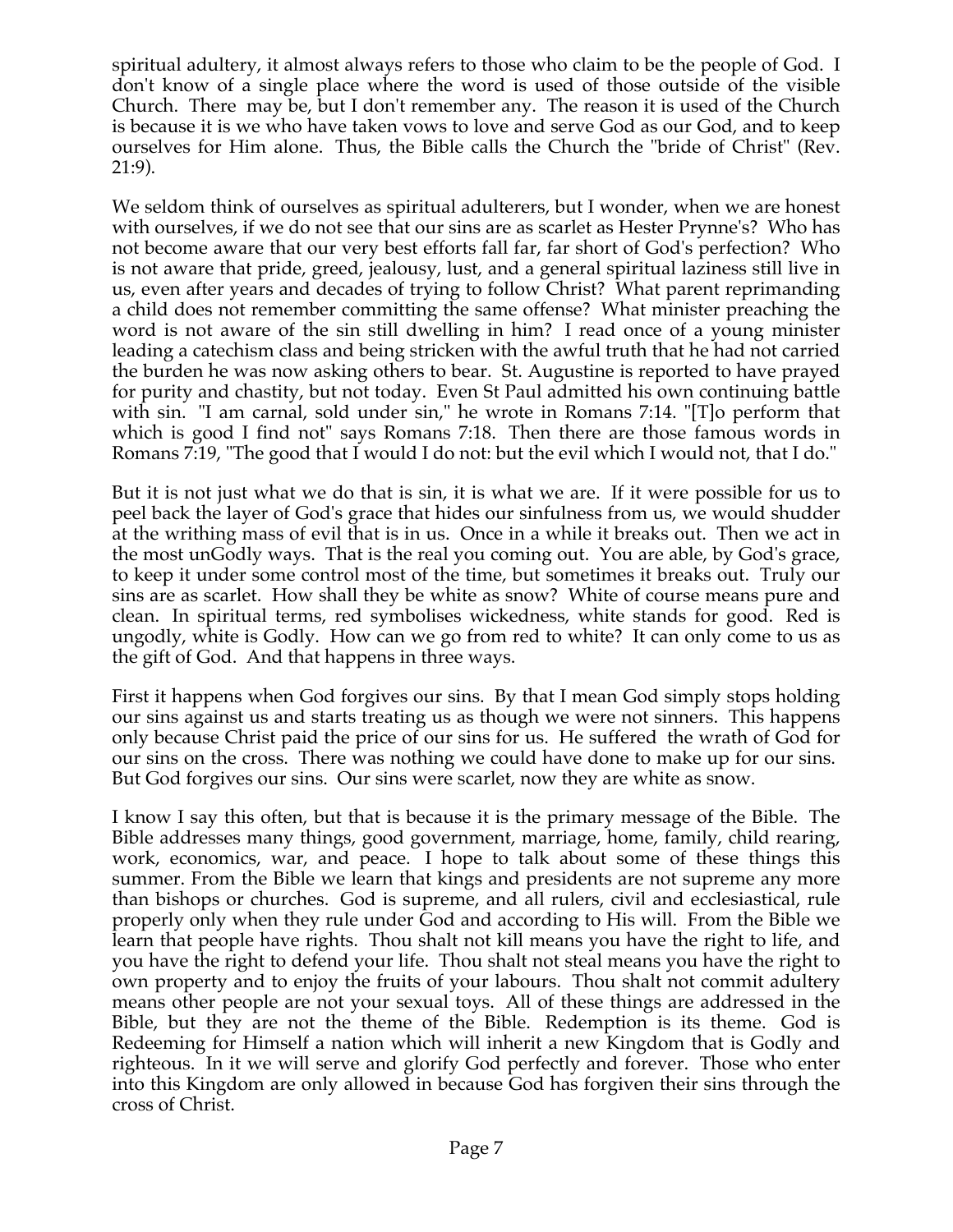Second our sins become white as snow when, in the grace of God He accounts us as righteous. This is due to the righteousness of Christ accounted to us; credited to us, credited to our account. Christ has taken our unrighteousness upon Himself and suffered for it on the cross. He has given His righteousness to us, so that God now sees us as righteous and good and holy.

We need to remember here that righteousness is credited to us, not achieved by us. The old sinful ways of thinking and responding to life still remain strong in us, and have to be denied and crucified moment by moment and day by day every day of our lives. Progress is slow and painful, but does happen, so keep at it. Remember that doing the will of God goes against your natural impulses and desires, and the more you give in to evil and spiritual laziness, the easier it becomes. "Thou shalt find," wrote Anglican Bishop Joseph Hall in the 1600s, "that deffering [spiritual things] breeds an indisposition to [them]; so that what was before pleasant to thee, being omitted, tomorrow grows harsh, the next day unneccessary, afterward odious. To-day thou canst but wilt not; to-morrow thou couldst, but listeth not; the next day thou neither wilt nor canst."

But this is what I want to emphasise today. Your sins are white as snow in God's eyes because He sees you covered with the righteousness of Christ. Do not fear that you are not going to Heaven because you battle sins and temptation. Do not fear that God does not accept you because you still sin. God accepts you because He has placed the righteousness of Christ in your spiritual account. Because of that, you are righteous in His eyes.

Third, your sins will be white as snow because one day you will be fully purified. The day will come when the tendency to sin, that is now so much a part of you, will be gone forever. The day will come when your will, emotions, mind, and every aspect of your being will be completely righteous. The process of fighting against your sinfulness will be over because your sinfulness will be gone. You will be pure.

**GOD,** who has made our sins as white as snow through the redeeming work of **O** COD, who has made our sins as white as snow through the redeeming worth Christ; grant that we may live in holiness and peace through Thy grace. Amen.

-- +Dennis Campbell

Bishop, Anglican Orthodox Church Diocese of Virginia Rector, Holy Trinity Anglican Orthodox Church Powhatan, Virginia www.HolyTrinityAnglicanOrthodoxChurch.org www.lifeinthescriptures.blogspot.com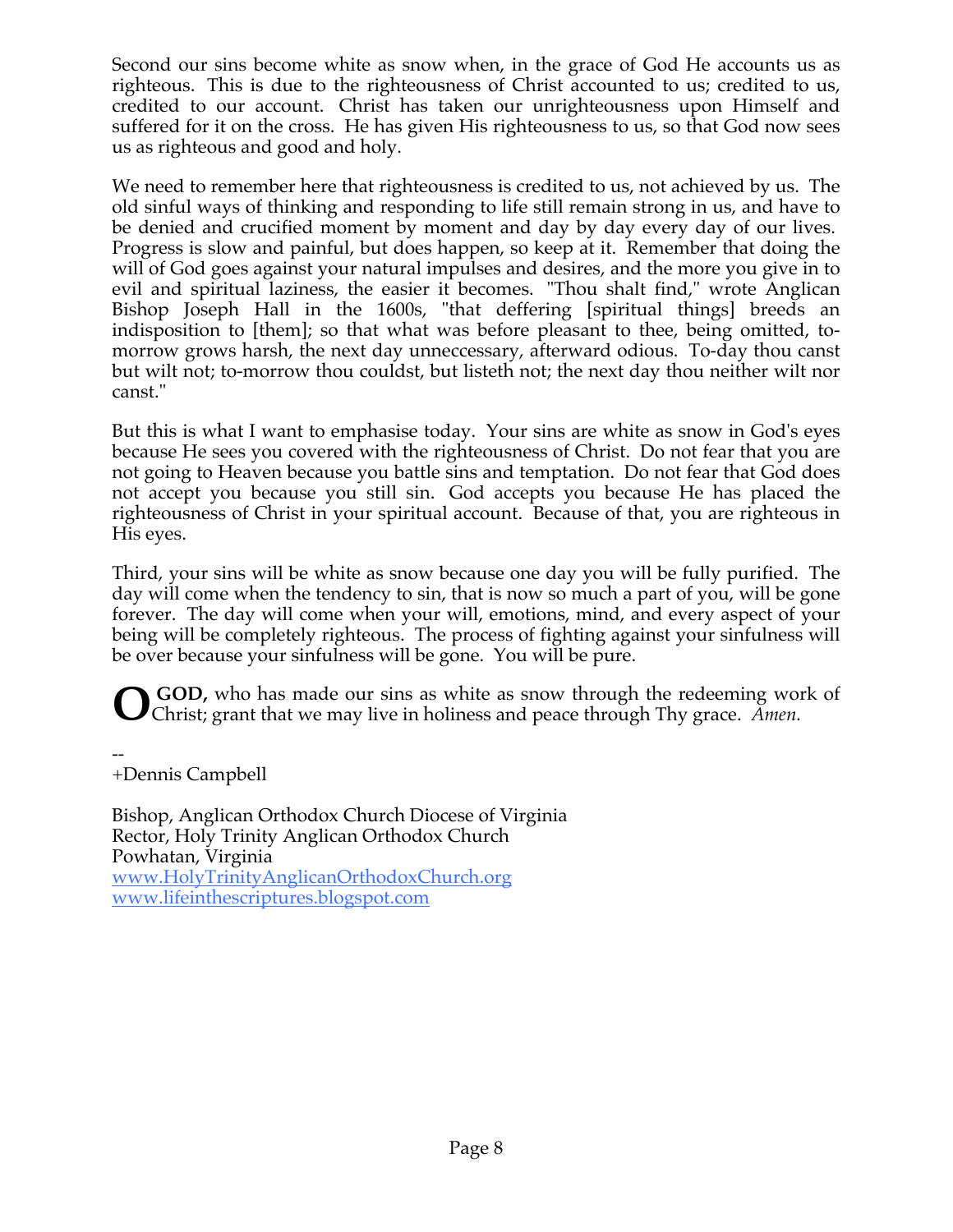# *Roy Morales-Kuhn, Pastor - Covenant of Grace Anglican Chapel - Anglican Orthodox Church, USA Sermon for Passion Sunday*

Today is the feast day of Saint Patrick. For centuries there have been depictions of Patrick as having been a Roman Catholic saint, the fact being his life predates the ascendancy of the church in Rome. He was active in missionary work in Ireland in the middle 400 Anno Domini. Most of what we know about Patrick can be summarized in a few short sentences. In our understanding of the saints who have gone before us, as Christians and as Anglicans, let us properly look at the lives of those who set an example for us as modern day believers:

- 1. We are not to worship them;
- 2. We do not ask them to intervene for us with the Father; only Christ can do that;
- 3. We are never to ascribe any special powers or favor granting ability to a saint, such as helping us find lost



keys, or intervening for us during times of illness, calamity or chaos.

Again, we seek help in times of distress, illness or other major and minor crisis through Christ. Weekly we recite prayers from Morning Prayer and the Holy Communion that implore us to see His face during these times of problems. Now that being said, we should, as I stated earlier, look to the saints ALL the saints departed in faith, for an example as to how we should live our lives.

We can incorporate the scripture for today into an understanding of what it means to be a saint. To eschew the things that cause us to sin, to step away from evil, avoid it at all means. As St. Peter writes in his first letter, we can also understand that this life changing way of living will bring trials. There will be trying times and tribulations, but we have a faithful, just and loving Advocate, Christ Jesus, He will be there in our stead. He will be our one and only mediator.

 "...And we also bless thy holy Name for all thy servants departed this life in thy faith and fear; beseeching thee to grant them continual growth in thy love and service, and to give us grace so to follow their good examples, that with them we may be partakers of thy heavenly kingdom. Grant this, O Father, for Jesus Christ's sake, **our only Mediator and Advocate**. Amen"

Who was this St. Patrick? Let us look at a few facts as far as we know, most of this information coming from his contemporaries and those he discipled over the years of his ministry in Ireland.

- • Patrick was born in West country of Britain, most likely to Romanized Scots or Welch.
- He was kidnapped at about 16, taken to Ireland and sold into slavery. He became a herdsmen
- He escapes his captivity, goes to Gaul (modern day France) and studies for the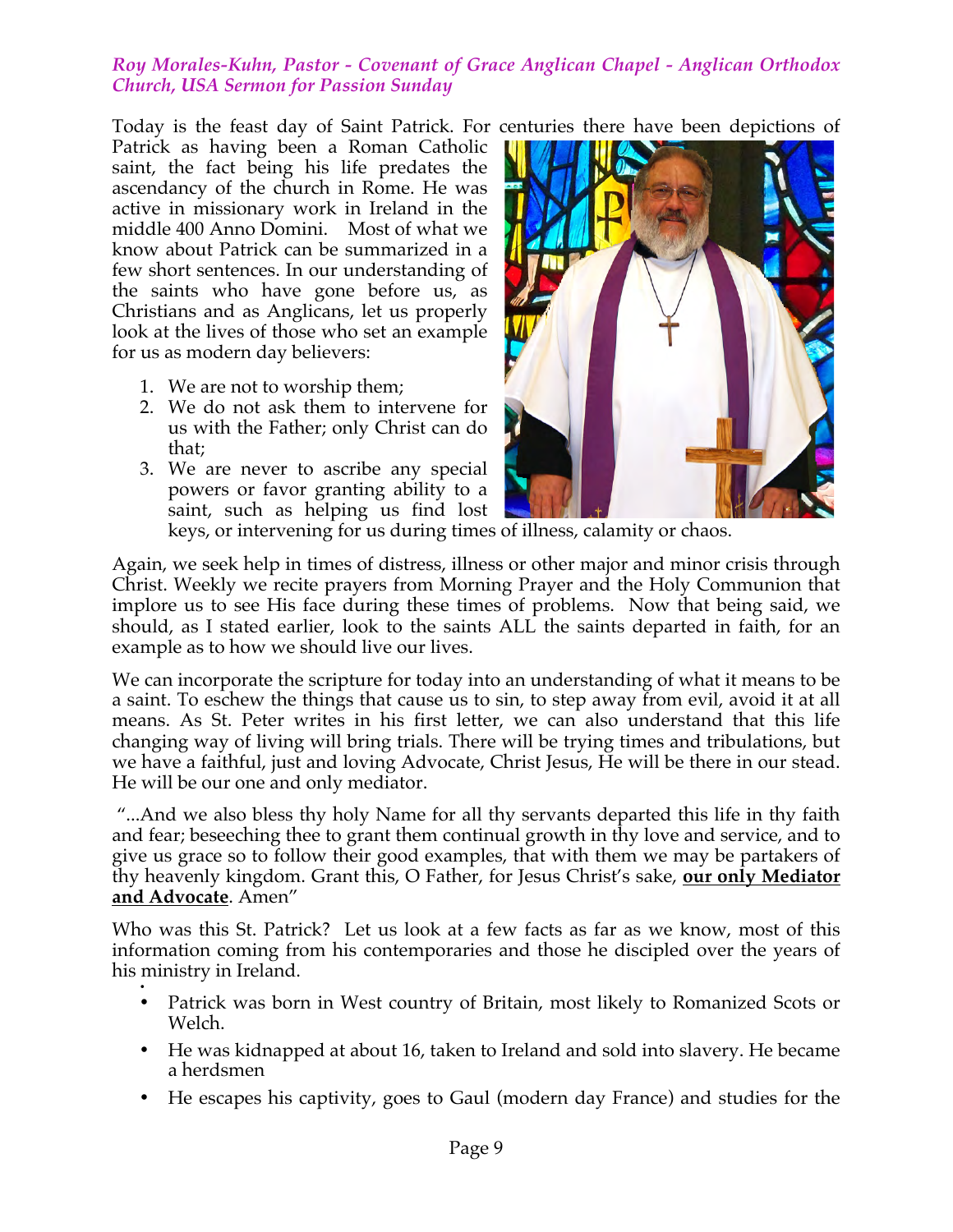priesthood.

- He returns to his family in Britain for a while, then returns to Gaul for more training, esp. on missionary work.
- He is sent to Ireland or goes to Ireland after having dreams of the Irish asking to come share the Gospel.
- He will set up a series of monasteries and chapels that will overtime and with other missionaries , both British and Irish, convert Ireland to Christianity.
- He dies on March  $17<sup>th</sup>$ , thus setting the date aside in commemoration of his life and work.
- Ties to snake removal seems to be of legend.
- It is said that he used the three leaf clover to explain the Trinity to the Irish people.

We only have a few of St. Patrick's writings, and a number of prayers. One of the most famous is the 'Breastplate Prayer' or the Lorica Prayer. We will briefly study that prayer and the scripture from which is most likely was derived.

Ephesians 6:10 - 20

10 Finally, my brethren, be strong in the Lord, and in the power of his might.

11 Put on the whole armour of God, that ye may be able to stand against the wiles of the devil.

12 For we wrestle not against flesh and blood, but against principalities, against powers, against the rulers of the darkness of this world, against spiritual wickedness in high places.

13 Wherefore take unto you the whole armour of God, that ye may be able to withstand in the evil day, and having done all, to stand.

14 Stand therefore, having your loins girt about with truth, and having on the breastplate of righteousness;

15 And your feet shod with the preparation of the gospel of peace;

16 Above all, taking the shield of faith, wherewith ye shall be able to quench all the fiery darts of the wicked.

17 And take the helmet of salvation, and the sword of the Spirit, which is the word of God:

18 Praying always with all prayer and supplication in the Spirit, and watching thereunto with all perseverance and supplication for all saints;

19 And for me, that utterance may be given unto me, that I may open my mouth boldly, to make known the mystery of the gospel,

20 For which I am an ambassador in bonds: that therein I may speak boldly, as I ought to speak.

"...and having on the breastplate of righteousness;" -Ephesians 6:14

Paul compares our Christian armor to armor the Ephesians would have been familiar with, that of the Romans:

- A Roman breastplate was a metal shield of sorts that strapped on and guarded the soldier's chest.
- Within the chest lies our heart.
- When our heart stops beating we die.
- Thus, the heart is a key target that an enemy will try to hit to end our lives.
- Our heart is also symbolic as the home of our spirit.
- The breastplate we are given to protect our heart is righteousness.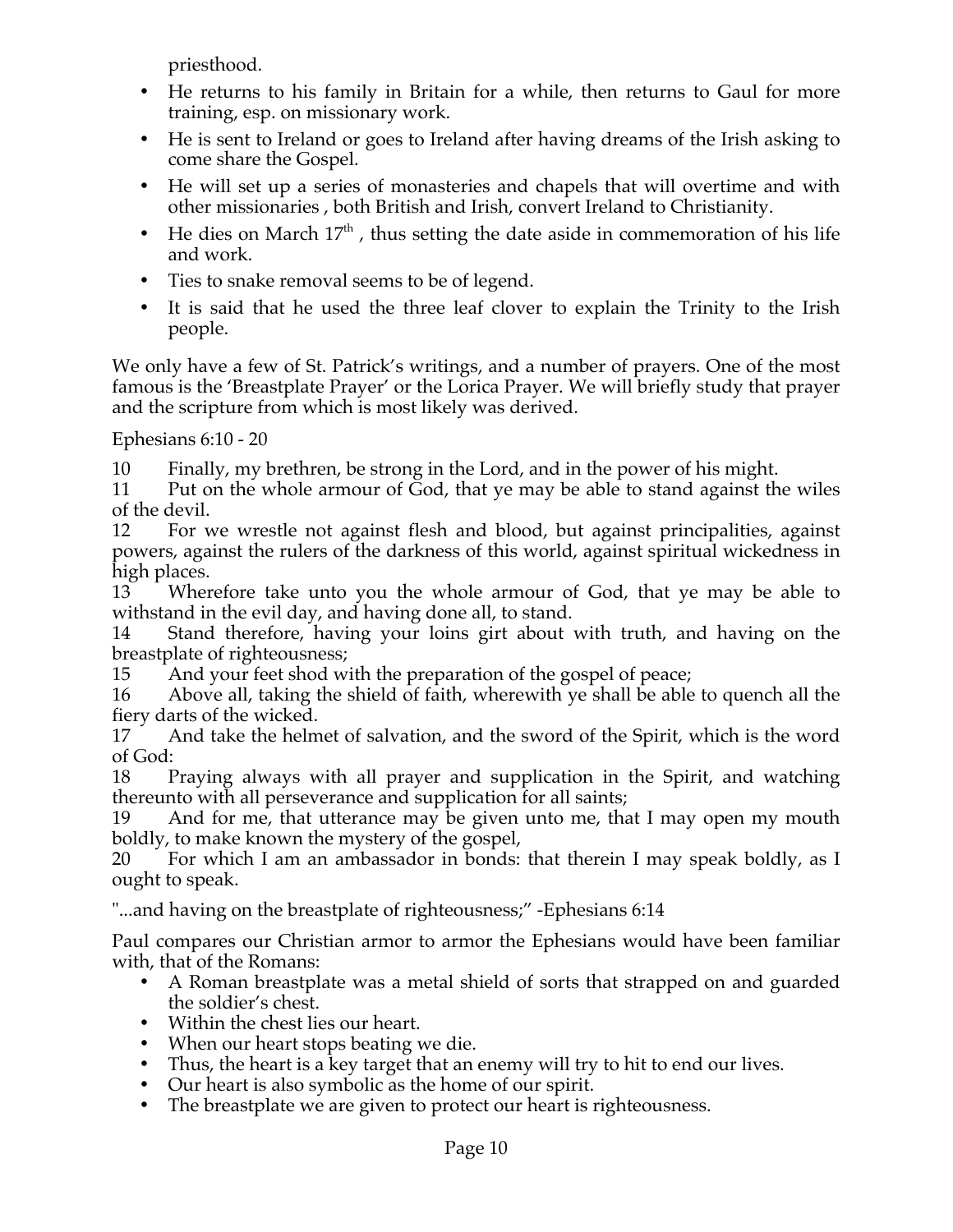# **Not our righteousness; Christ's.**

We have already gotten God's approval, He sent Christ to be righteousness for us. By holding the sacrifice of Christ against our heart as a breastplate, we can bear up to the attacks of the evil one. Satan sends fiery darts in our direction daily, we must hold our shield up, the sacrifice of Christ, to repel the attacks of Satan. When we read the breastplate prayer we see that St. Patrick was seeking to strengthen his life, his day to day struggle with all things that hold us back or keep us from Christ, and therefore from God. So in this prayer, he seeks the strength of Christ, the protection of Christ and the love of Christ.

Let us seek daily, the Christ of comfort, the Christ of restoration, the Christ of safety. Here is the prayer of St. Patrick:

# **The Breastplate Prayer of St. Patrick**

Christ be with me, Christ within me, Christ behind me, Christ before me, Christ beside me, Christ to win me, Christ to comfort and restore me. Christ beneath me, Christ above me, Christ in quiet, Christ in danger, Christ in hearts of all that love me, Christ in mouth of friend and stranger.

Let us pray:

**LMIGHTY** God and heavenly Father; Open thou our eyes that we may see **ALMIGHTY** God and heavenly Father; Open thou our eyes that we may see Sourselves to be sinners in thy sight, partakers of a fallen nature, and actual transgressors against thee. Enable us to realize our continual need, both of thy pardoning mercy and of thy quickening grace, and to receive Jesus Christ as the only Saviour of our souls. May we trust in his atonement, and rely on his intercession, as our only hope. Rejoicing in thy free salvation, and renouncing our own righteousness, may we walk in the way of thy commandments, serving thee faithfully, and striving against every sin; through the grace that is in Christ Jesus our Lord. *Amen*

Roy +

Pastor Roy Morales-Kuhn, MA Covenant of Grace Anglican Chapel Anglican Orthodox Church, USA Central United States Columbia/Boonville/Moberly Missouri area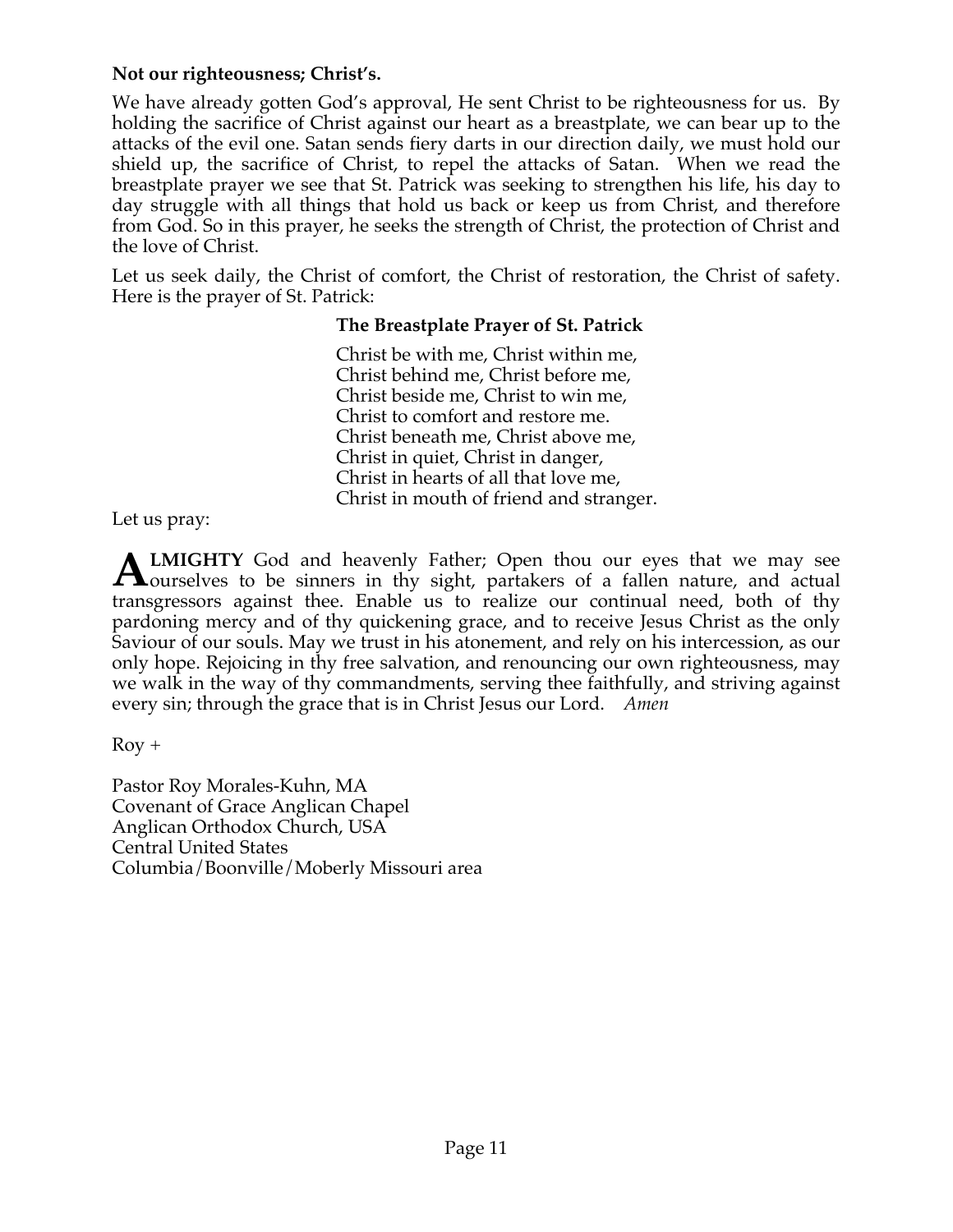# *Rev Bryan Dabney of Saint John's Sunday Sermon*

We are fortunate to have Bryan's Sunday Sermon. If you want people to come to The



Truth, you have to speak the truth, expouse the truth and live the truth. This is really a good piece and I commend it to your careful reading.

**Sermon for Fifth Sunday in Lent commonly called Passion Sunday** In the gospel, our Lord said, If God were your Father, ye would love me: for I proceeded forth and came from God; neither came I of myself, but he sent me. Why do ye not understand my speech? even

because ye cannot hear my word. Ye are of your father the devil, and the lusts of your father ye will do. He was a murderer from the beginning, and abode not in the truth, because there is no truth in him. When he speaketh a lie, he speaketh of his own: for he is a liar, and the father of it. And because I tell you the truth, ye believe me not. Which of you convinceth me of sin. And if I say the truth, why do ye not believe me? He that is of God heareth God's words: ye therefore hear them not, because ye are not of God (8:42-47). In a previous chapter, our Lord spoke in a more definitive manner when he said, He that heareth my word, and believeth on him that sent me, hath everlasting life (St. John 5:24), Do you see the distinction being drawn? There were two groups: the unregenerate masses who belong to our adversary, and a believing remnant who are God's.

The unregenerate are the children of disobedience (Ephesians 5:6). They do not understand the words of Christ because they cannot hear them. As the apostle Paul explained, if our gospel be hid, it is hid to them that are lost: in whom the god of this world hath blinded the minds of them which believe not, lest the light of the glorious gospel of Christ, who is image of God, should shine unto them (II Corinthians 4:3-4).

The remnant, on the other hand, have heard the words of Christ and have accepted them. Throughout the ages, they have sought to honor God through their obedience to his word. As the apostle John noted in his first epistle, And he that keepeth his commandments dwelleth in [Christ] and [Christ] in him. And hereby we know that he abideth in us, by the Spirit which he hath given us (3:24).

Now God did not give us his word as a draft for our approval, so either one accepts God's word written, or one will, by default, be in rejection of it. There are no exceptions. St. Paul wrote extensively on the Christian ethos. He knew what it meant to join "the dark side". He had once been an ignorant tool of the devil prior to his conversion via his persecution of the body of Christ (Acts 9:1-20). But after his conversion, the apostle proved to be a passionate and successful minister of the gospel.

But, O how things have changed. Sadly, there are many within the mainline denominations who have sought to diminish St. Paul's credibility as a spokesman for our God. Those who would deny him his rightful place ought to "stand and deliver" on their position by answering the following queries: 1) Who, pray tell, appeared to Saul of Tarsus on that dusty road to Damascus?, and 2) With whom did the apostle commune in the wilderness of Arabia for some three years?, and 3) If the apostle was truly called of our Lord on that dusty road so long ago, then how on earth can any so-called Christian church or minister disparage him without being labeled a false church, with those who teach such being rightly called antichrist?

And think about the totality of the apostle's works on behalf of our Lord. His epistles contain the rubrics for church order and worship. He was called to supply form to the substance— to flesh out the specifics of what it means to have a church. He was called to preach and be heard of the remnant that they might be saved by the effectual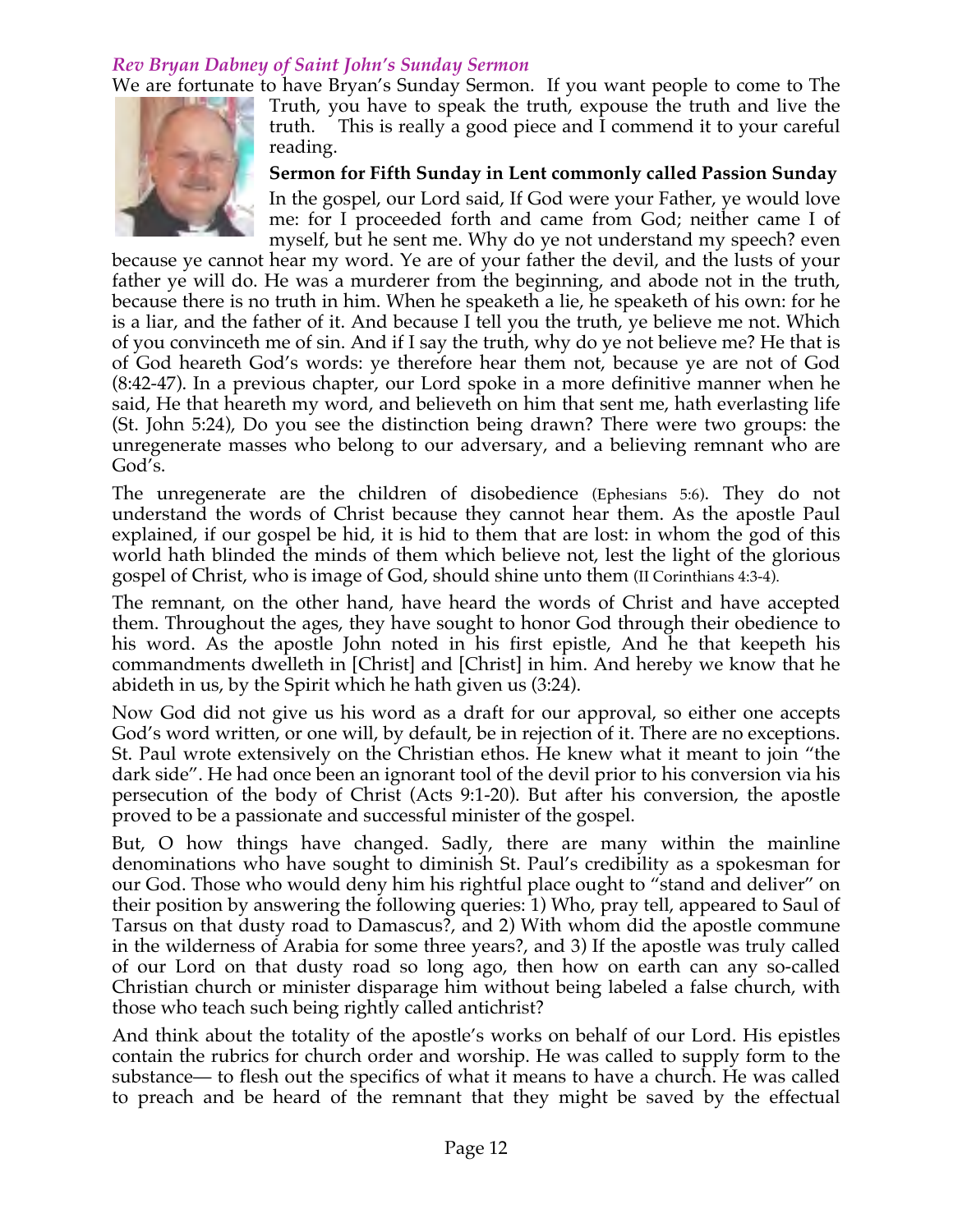working of the Holy Ghost. Thus to deny the credentials of the last apostle is to in effect close one's ears to the gospel of truth that he preached, and which was recorded for our edification.

So what have those churches and pastors which have rejected St. Paul's teachings gained for all their efforts? They have, in essence, exchanged the true gospel of our risen Lord for another gospel (Galatians 1:6-9), and on that account they have received a curse. Through their false teaching, they have slain the concept of inerrancy regarding God's word written in the hearts and minds of their congregations. They have also become cultists who gather around a figment of Christ, but not the only begotten Son of the Father. This is that other Christ or the spirit of antichrist which has been sown by Satan throughout the world since our Lord's first advent. And on account of this evil spiritual presence within an every increasing number of churches, our Lord has been forced to stand outside their doors knocking to come in (Revelation 3:20). Sadly, this is in agreement with our gospel lesson, as the modern church has become like the unregenerate of the Jews, for only a remnant will hear and receive the truth. The prophet Isaiah was given to proclaim to the kingdom of Judah a message which God told him ahead of time would not be received and believed (6:9-13). It was a message meant for those who would hear even though they were few. God is interested in proclaiming the truth to all, but he knows that only a small segment of those who will hear will believe and turn unto him. They are the remnant.

And so it has been the solemn duty of every faithful Christian to be salt and light in this sinful world regardless of whether or not the masses accept our witness. As St. Paul wrote, knowing therefore the terror of the Lord, we persuade men (II Corinthians 5:11). In that vein, we should pray for God's gift of faith to be spread abroad, and that God would bring a spirit of revival into the world in these last days. The power of praying Christians is infinite, for the Lord we serve is a mighty and sovereign God who cares for us and hears us. St. James tells us in his epistle that the effectual fervent prayer of a righteous man availeth much (5:16). St. Paul reminded young Timothy in his second epistle: And the servant of the Lord must not strive; but be gentle unto all men, apt to teach, patient, in meekness instructing those that oppose themselves; if God peradventure will give them repentance to the acknowledging of the truth; and that they may recover themselves out of the snare of the devil, who are taken captive by him at his will (2:25-26). Though many will perish, still we ought to pray for the unregenerate around us. Our duty is to give them the gospel of truth, to give it to them straight, and to keep giving it to them as God gives us the occasion so to do.

We close our worship of Evening Prayer each Wednesday with A Prayer of St. Chrysostom which states in part, "Fulfil now, O Lord, the desires and petitions of thy servants, as may be most expedient for them..." We may not always understand why God acts or does not act in a particular matter for which we have petitioned. But we can rest assured that in his love for us, he will hear us. To that end, let us close with an excerpt from St. John 10:14, I am the good shepherd and know my sheep, and am known of mine. For the Remnant, those are most comfortable words indeed, so let us work to expand that Remnant as God gives us the leave to do in his service.

Let us pray,

**SSIST** us, O LORD, that we might become more effective and fervent witnesses on **A** SSIST us, O LORD, that we might become more effective and fervent witnesses on thy behalf so that the unregenerate, upon hearing of thy word written, might receive it unto their salvation; for this we ask in the name of Jesus Christ our Lord. *Amen.*

Have a blessed week, Bryan+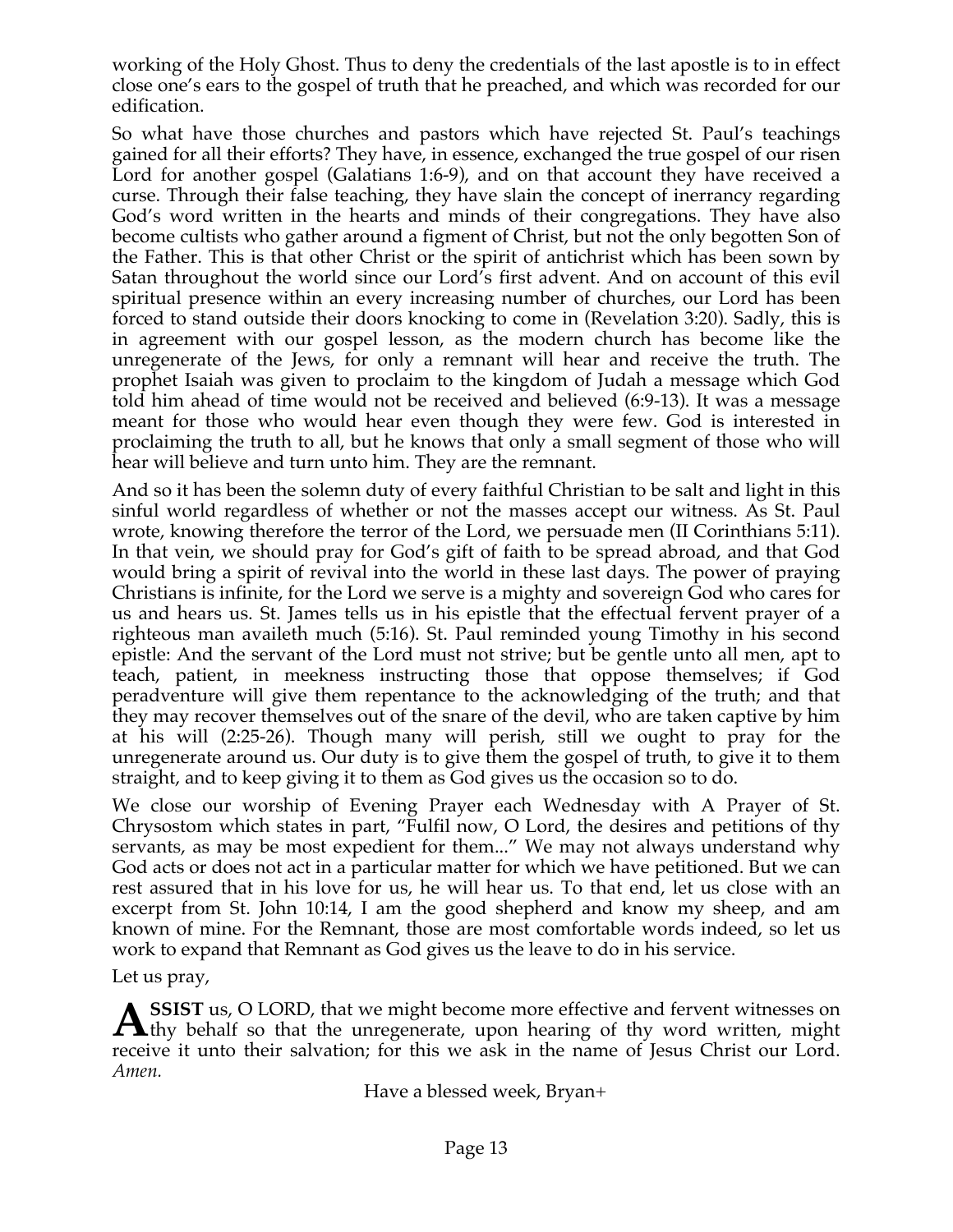## *New Nametags*

We had no new nametags today.

## *After Church Hospitality*

Sadly, no after church snacks. The same story every week, is it not? The fact is that we are supposed to be on a low carb diet and there really aren't any low carb snacks that appeal to us. So, with no fatted dog nut in sight, we were out of luck! Please someone, between now and next Sunday invent some no-carb dog nuts.

After church goodies providers as currently signed up:

| Date          | <b>Name</b>                                  |
|---------------|----------------------------------------------|
| 24 March 2013 | <b>Opportunity Available - Palm Sunday</b>   |
| 31 March 2013 | <b>Opportunity Available - Easter Sunday</b> |

*People in our Prayers* - http://faithfulcenturionprayerteam.blogspot.com/

#### **Why? Prayer is an extremely important activity.**

It is not that God knows not our needs, for He surely does. Yet, Jesus commanded us to ask God for those same needs. In addition to the obvious of asking God for help, offering thanksgiving and the like, prayer helps us focus our thoughts on how we might do God's work.

The Prayer Team of the Church of the Faithful Centurion was established to help our members and fellow Christians pray for those in need and to give thanks as well for the blessings we have been granted.

#### **Who can be on the list? Do I have to be a member of the Church of the Faithful Centurion to be prayed for?**

No! The only qualification to be on the list is that you want our prayer team to pray for you. We are Christians and are happy to pray for you, no matter who you are. If you want help from God, you are our kind of people.

## **What is the commitment from the prayer team?**

Each member of the team will pray for the desired outcome at last once per day.

## **How do I get myself or someone else on the prayer list?**

You can email one of the prayer team leaders: Jack - jack@faithfulcenturion.org or Dru dru@ faithfulcenturion.org, or call the church office at (619) 659-3608 or fill out a prayer card at church.

#### **What should I ask for?**

Depends on what you want. Some people merely want God to be asked to heal their ills and be mentioned by their first name, others want a specific outcome and / or have more of their personal information known to the team. Ask for what you want. It is your desire and need for prayer the team is attempting to meet. For typical examples, see the list below.

#### **Updating the Team**

If you are on our prayer list, or if you have submitted a person that you have asked us to pray for, please update one of the team members or Hap in person, by telephone or email. It helps to be able to pray specifically for these individuals including their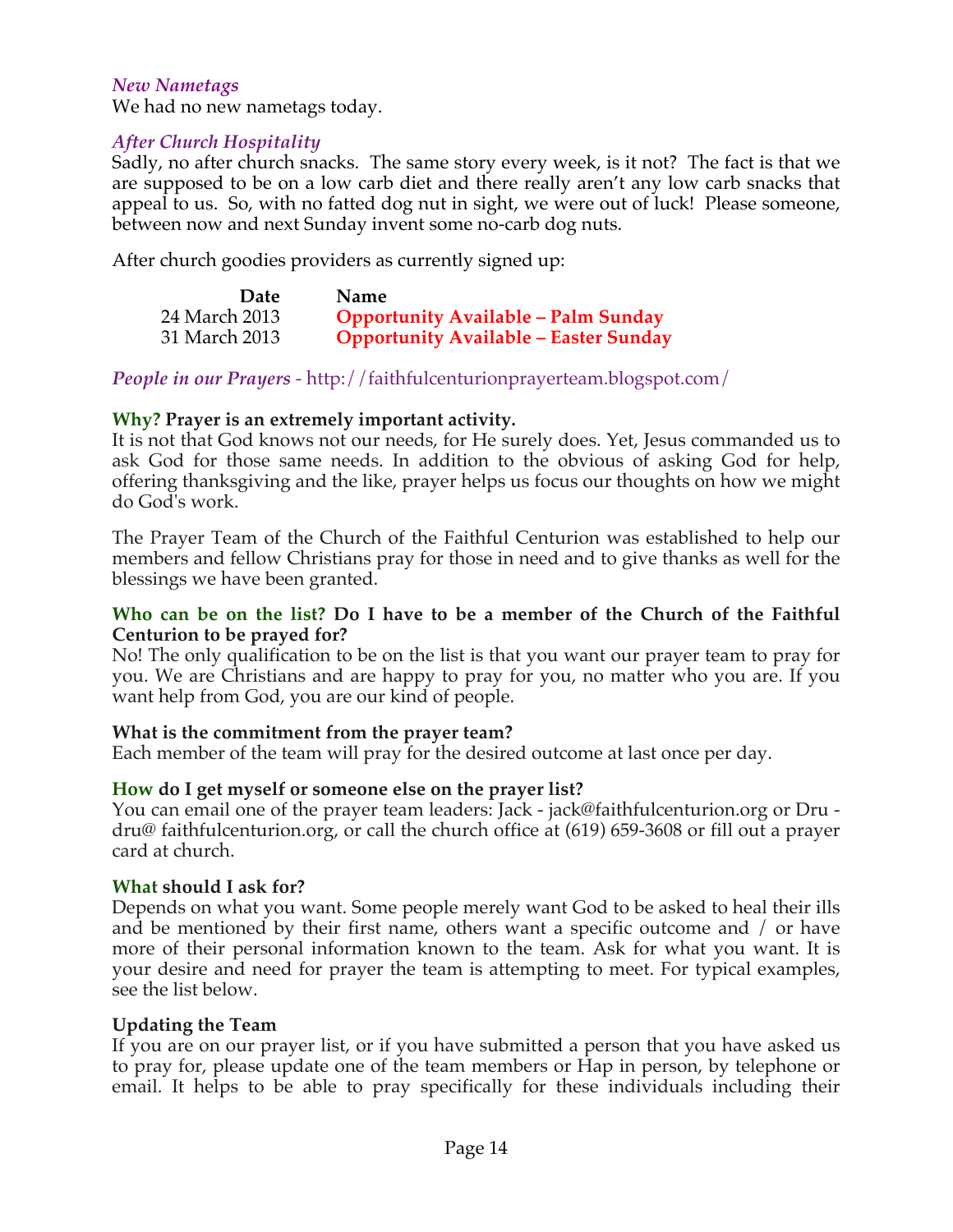specific needs; plus if they get better, it is nice to give thanks!

Please note that on the yellow (maybe green or orange if you get an old one) cards at church, you can ask that those to be prayed for have their names disseminated to the prayer team. Those names will be said in church and appear here. Or, you can ask that their names and purpose be kept confidential, then only Hap will know to pray for them.

## *Prayer List Notice – If you have someone on the prayer list and their needs have changed, please let us know. We'd like to update our prayers to reflect the need and most important to give thanks!*

# *Travel*

*Bishop Jerry* is on travel this week.

*Hope DeLong* is on travel this week.

*Dru and Hap Arnold* are on travel this week.

- *Ernest Jacob,* Bishop Of Pakistan and Chancellor of Faith Theological Seminary is traveling to the meetings of AOC around Pakistan and attending the annual graduation of Faith Theological Seminary to be held on 15 March 2013.
- *Maffucci Family* is traveling to family that are having problems. Pray for their safe trip and resolution of the problems.

# **Loss of Home**

*Sarah* who lost her home and all the contents when her house caught fire and burned to the ground near the end of January 2013. Her beloved dog was taken in the fire. Please pray for Sarah as she has many decisions at this time and help her to know Jesus will be with her to help to make the "crooked road straight."

## *Move*

- *Ryan Hopkins* has moved to Dillsburg, Pennsylvania, to study Dressage Riding through June 2013. Please pray for God's guidance in his life as he works and studies. Help him to see where God would like him to go from here and how he should get there.
- *The Thomas Family* is on a short tour assignment in Guam through August 2013. Please pray for the assignment to continue to go well for Kurt and for Mary and the kids to make new friends. In particular pray that Kristyna and Mitchell will develop good friends and schoolmates there so as to further their development as both Christians and citizens. Things seem to be going well where the sun rises on the United States, so keep praying! Give thanks and ask for continued good developments.

# *Anniversary*

Dru and Hap Arnold celebrated their 26<sup>h</sup> anniversary 21 February 2013. It should be noted while Hap had more than enough notice, first Ground Hog Day and Dru's birthday (see below) on 2 February 2013, Valentine's Day 14 February 2013, and P&I Renewal Day on 20 February 2013, and numerous comments by him in the interim about the upcoming event, he still did not remember in the morning until prompted. For some reason, it is always the male who is responsible for remembering.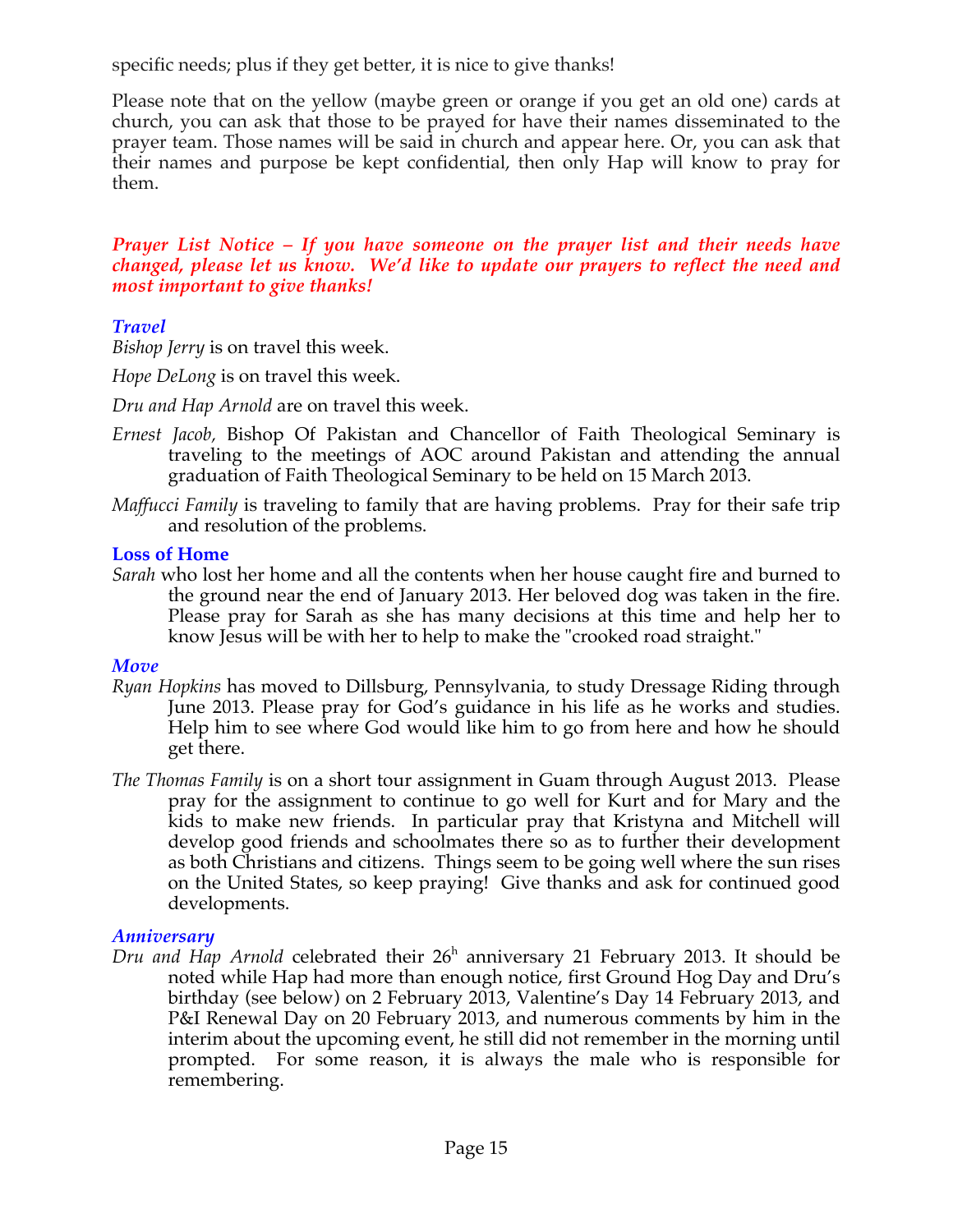# *Birthday*

*Dru Arnold* celebrated her 58th birthday 2 February 2013. It should be noted while it was a pleasant day, when she went outside first thing in the morning, she did not see her shadow; thus there will not be six more weeks of winter.

# *Departed*

*Lou Soloff*, age 95, of New Jersey passed away on 14 March 2013. Lou has been a steadfast member of the AOC from its early founding and was instrumental in bringing her dear husband, Roy, to Christ through a patient perseverance in the Gospel study. Please give thanks for Lou's time here on earth and pray for comfort and strength for those she leaves behind.

# *Nearing the end of their time here on earth*

- *Julia* has cancer, which has spread through her body, further treatment seems impossible. She is preparing to go home to be with her family who have gone before her. Pray for her faith to build and the transition to be good. Pray also for those she leaves behind.
- *Polly* is in hospice care with dementia and spinal stenosis. Please pray for her as she prepares to go home to be with her family who have gone before her. Pray for the faith of her family to build and the transition to be good.

# *Homebound or Infirm*

- *Lou* has aspiration pneumonia. Please pray for the infection to be knocked down and for her continued recovery.
- *Frank* has been coping with various ailments from older age. He is in his 90s and it has been a difficult year. Pray he will find comfort in God, that those who provide care to him will pay attention to him, do their best and give him the love we all desire. Pray that the coming year will provide relief to him.
- *Norma, Sara's mother* is in a state of deteriorating health, both physically and mentally, with both onset dementia and Alzheimer's. She is slowly drifting away, though she still recognizes Sara and prayer gives her a sense of peace. Please pray for both Sara and her mother to put their cares and worries on God's shoulders so they can deal with the many problems involved.

# *In need of a miracle or understanding of God's Plan*

- *Becky* has fourth stage metastasized lung cancer and is not doing well with chemotherapy treatments. Please pray for Becky and her husband as they are together during this difficult time in their lives.
- *Larry Howes* suffered a fairly severe stroke. 4 December 2012, doctors replaced a valve in a shunt that had been put in about two weeks ago, and Larry responded very well. He was able to go home. He is now back in Mass General hospital. Please pray for the medical team treating him to pay attention and do their very best; pray also for confidence in our Lord for Larry and his family. Larry needs a miracle, pray for one. Please.
- *Colleen* has been battling pancreatic cancer over the last year and it has now spread to one of her lungs. Please keep her and her family in your prayers.
- *Christine* has cancer of the colon, which spread to her liver; she is receiving chemotherapy and is having difficulty eating. Please pray for the medical team treating her to pay attention and do their very best; pray also for confidence in our Lord for Christine and her family.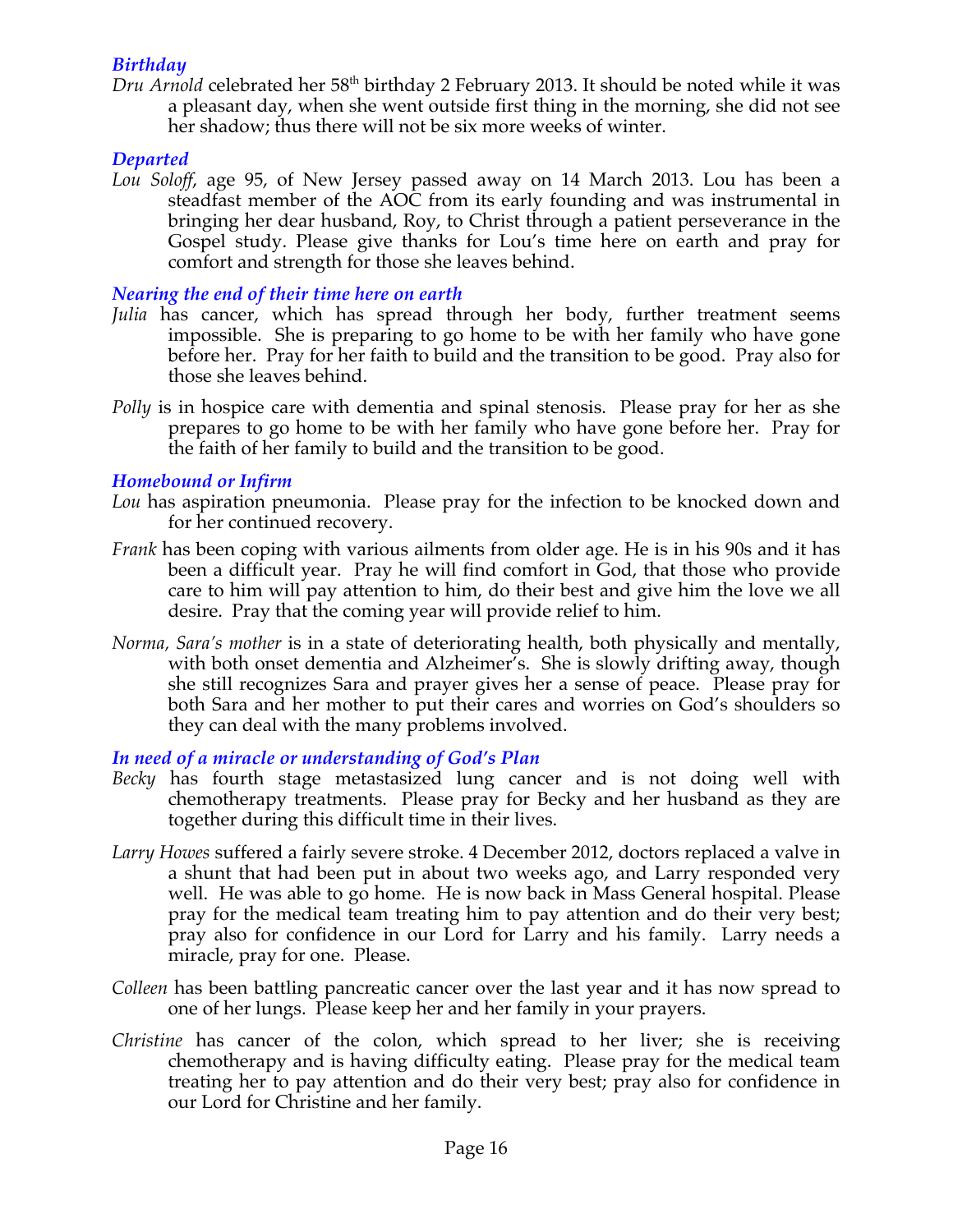- *Todd* and *Kenny* have both been fighting osteocarcinoma for over five years and have been told their time here on earth is nearing its end, absent a miracle from God. Both are ready to go home and leave the pain, but would like to stay. Please pray for them and their families.
- *Colonel Bud Day's* cancer has returned. The outlook is not favorable. Bud has been an inspiration to all of us for years, this changes nothing. He is well at peace with our Lord and we all hope he stays with us for a while longer.

## *Treatment*

*Brian* has finished the radiation treatment for his upper lung and bronchial area cancer, which seems to have gone well. The burning seems to be dissipating, but he is still having problems eating and drinking, plus he is feeling weak and woosy. Please pray for him to for the pain in his throat area to subside so he cannot wince at swallowing, eat, gain strength and equilibrium. Give thanks for the progress so far and pray for continued good things to go on. There is more chemotherapy ahead. Please pray that he will gain strength to allow treatment to continue and that he will tolerate the treatment. Please give thanks for the cancerous area shrinking and pray it will continue to dissipate. His breathing seems better, please join him in giving thanks for that and pray for no more breathing problems. Please pray for peace of mind and trust in God for Brian and his fiancé Mel, so he can rest and gain strength; pray for the medical team treating him that they pay close attention and do their very best; pray also that he can quit smoking.

# *Thanksgiving and Continued Healing*

*Jeff* had successful surgery on Monday 4 March 2013, at Vanderbilt Medical Center to remove his esophagus as the doctors felt this is the only remedy for precancerous and cancerous cells in his esophagus and stomach. Please give thanks for the successful surgery and pray that his pain level will go down and he will recover quickly. Pray for Jeff and his family to keep their faith in God and let him carry their worries.

*Monica* had a cataract removed. Pray she will recover quickly.

*Rick* is recovering from hip replacement surgery in the middle of February 2013.

- *Buzz Baron* had C5-6 surgery the morning of 3 March 2013, which went well. Please give thanks for the surgical team paying attention and doing their best and for a good result; pray also for a full and rapid recovery.
- *Karen* had surgery the afternoon of 1 March 2013 to remove a spot on her lung; the surgery went well and the spot was benign. Please give thanks for the great result. Pray also for continued trust in God and peace of mind for Karen, as well as a rapid recovery.
- *Dick*'s left arm was amputated after treating for Merkel Cell carcinoma over a year. He is now believed to be cancer free and is waiting to be fitted with an artificial arm. Please join Dick and his family in giving thanks to Our Lord Jesus Christ for his recovery as well as for their trust in God.
- *Sasha* a young lady with a husband and two children had diagnosed with Stage 4 breast cancer whose cells were thought to have spread to her spine. After radiation and chemotherapy, which is continuing through the end of January 2013, she is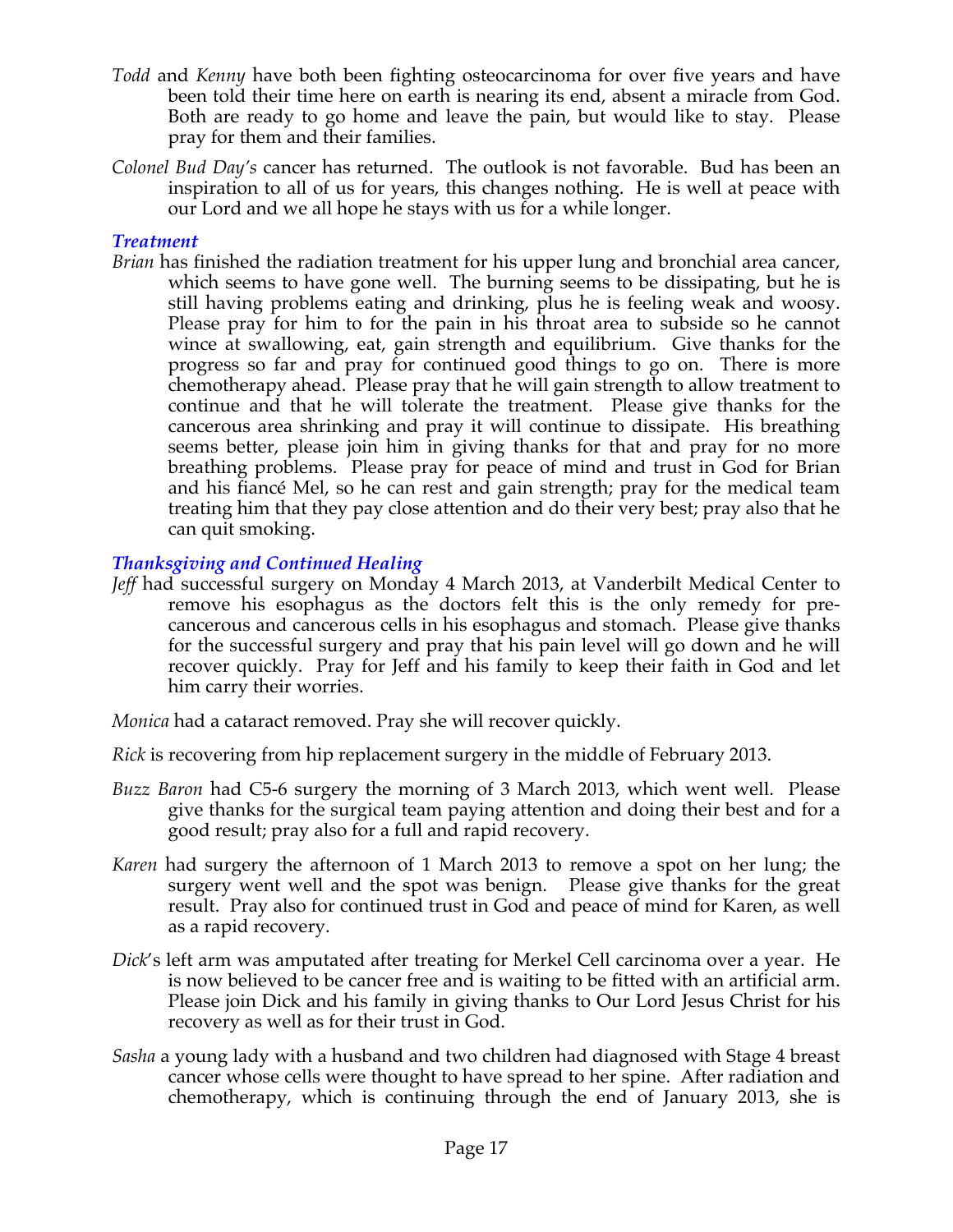regaining her stamina and does not have any detectable cancer activity. The tumors in her skin are gone and the large tumors in her breasts are gone. She and her family ask that you give thanks to our Father in heaven. She also gives thanks to all who have prayed for her.

- *Traci* had surgery colon cancer on 27 December 2012. The surgery went very well and she appears to be cancer free. But, she had a pulmonary embolism and another clot in the artery to the spleen which will keep her in the hospital for at least several days. Traci is beginning to be weary of her medical situation. Please pray that she will not become despondent. Pray that she will open her heart to God's Grace that He might enter in to her heart and strengthen her.
- *Bob Smouse* had shoulder surgery on 28 November 2012. He would appreciate your thanksgiving prayers. While the surgery apparently went well, he is still in pain and would also appreciate prayers for continued healing and the pain to subside. He promises to work very hard on recovery therapy.
- *Tore*, of Oslo, Norway recently had a kidney transplant. Unfortunately his body rejected the kidney, infection had set in. Without God's healing touch he would soon die. According to his wife Inga, shortly after the prayer request, he began a prompt recovery and is now home. Tore and Inga give thanks for God's Grace and your prayer.
- *Carol Stone*, the sweet wife of Mike Stone, seems to have recovered far better than expected from a severe brain bleed. She thinks she can walk, etc., even though she cannot. She has improved and is nearly able to stand up by herself; this makes it almost certain that she will have another fall. Presently she can stand and walk a little with a great deal of assistance. Hopefully this means she will ultimately be able to walk, at least with the aid of a walker or cane. What's holding her back at the moment is her cognitive deficits and they are trying to find a place to get her more therapy

Please pray for peace of mind and trust in God for Mike, guidance for the medical team treating Carol and strength for Carol as well as faith and trust. No one can ever understand the why of these things here on earth. Sara who passed this request on asks that you pray in both faith and hope.

*Muriel Pappin* broke her hip in a fall and had surgery on 21 November 2012. Muriel was home, but has had complications and went back in the hospital. She is now back home. Please give thanks for her return home and pray for her continued recovery.

## *Healing*

- *Angela* had an ischemic stroke (clot). Please pray for guidance for the medical team treating her and for strength and trust for Angela. Please pray also that she and her family might put their worries on our Lord's back so she can work hard towards recovery.
- *Nora* had a stroke mid February 2013. Please pray for guidance for the medical team treating her and for strength and trust for Nora. Please pray also that she and her family might put their worries on our Lord's back so she can work hard towards recovery.
- *Linda* has been hospitalized for several days with a gastrointestinal problem. Please pray for guidance for the medical team treating her and for strength and trust for Linda.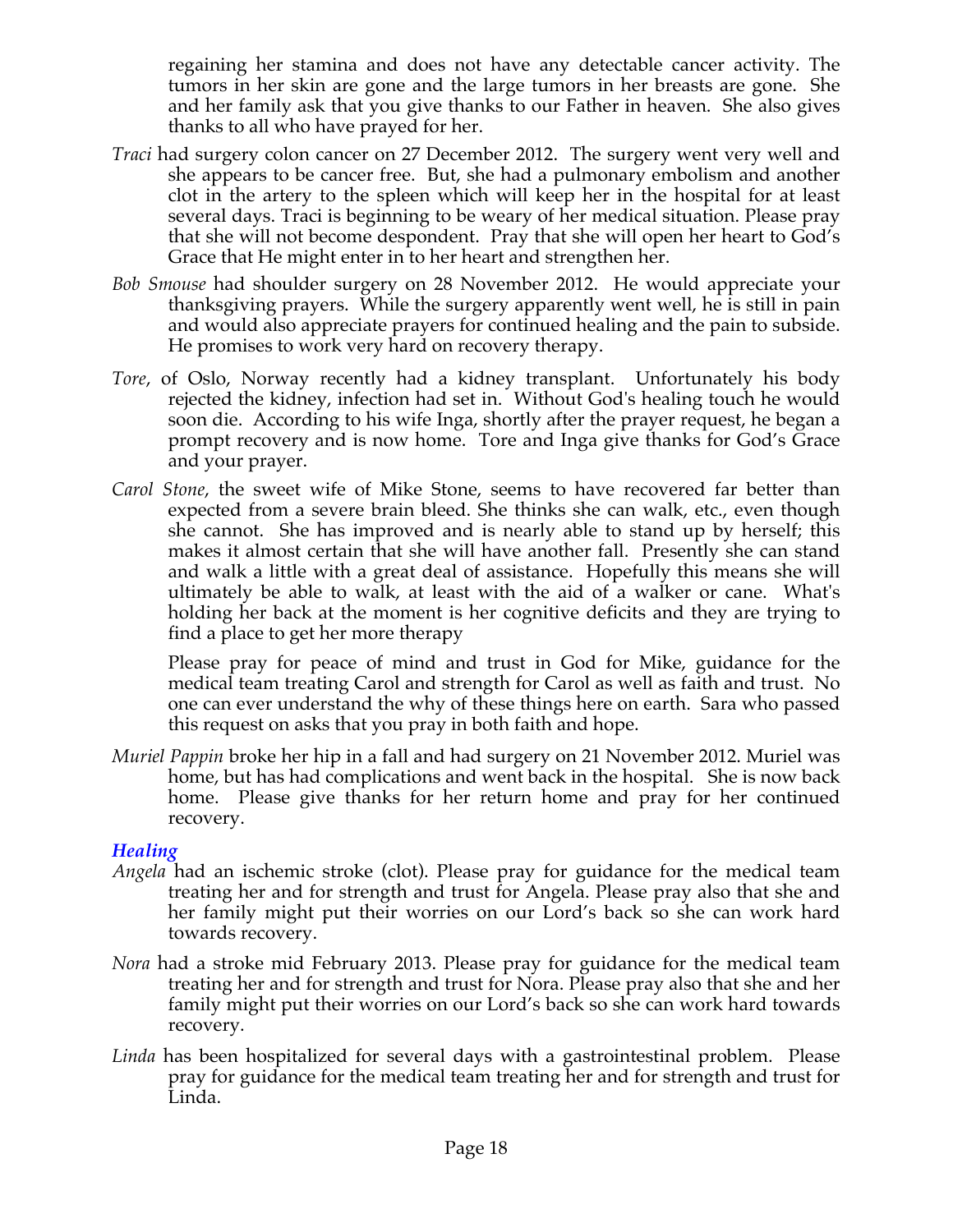- *James* is under the care of Cancer Treatment Centers of America. James will need surgery and or chemo and radiation. He and his wife Dawn praise their Heavenly Father for the means He has ordained. Please continue James and his family in prayers. Please pray for the medical team treating him to do their very best and pay attention, pray for the treatment to go well and result in remission. Pray that James and his family will be able to put their cares and worries on God's shoulders during this trying time.
- *Richard* an elderly gentleman has severe pneumonia. Please pray for the medical team treating him to do their very best and pay attention, pray for the treatment to go well and result in recovery.
- *Dester* is suffering from unknown skin and diseases. Please guide the medical team treating him to find out what the problem is and cure it. Pray also for Dester to trust in the Lord.
- *Lee* has Arterial Fibrillation; the medical people are not sure how to help her. Please pray for guidance for the team treating her and for Lee and her family to make the right decisions regarding treatment..
- *Nell* recently adopted two children and has just been diagnosed with multiple myeloma.
- *Sarah* is recovering from a stroke, but fell and broke bones. Please pray for her peace of mind and rapid and full recovery. Pray for trust in God for her and her family.
- *Inez'* blood pressure is back down, but she needs surgery for a torn leg muscle. Please pray for guidance for the medical people treating her, as well as peace of mind and trust in God for her and her family.
- *Kathleen* has spent the last two weeks in the hospital. She has been diagnosed with colitis, shingles and possibly colon cancer. Pray she will be comfortable and begin to heal.
- *Rachel* has Mitochondrial Myopathy. This is a hereditary disease of the muscles and they do not have a cure for it. Part of her pain is her family does not believe she is indeed ill, as she appears to be just fine. Please pray her family will learn the truth and be supportive of her; pray also the medical people treating her will find the right measures to minimize the disease. Most particularly pray for Rachel's trust in God.
- *Donald* went into ICU the night of 22 December 2012, for unknown reasons.
- *Mrs. Tucker* has had recent surgery as a result of bleeding on the brain. Please pray for trust in God and a full and rapid recovery.
- *Jesse* a 27 year old man from Nebraska has had emergency brain surgery for bleeding in the brain. Please pray for trust in God and a full and rapid recovery.
- *Zoie* a little 10 year old girl is having problems with one of her kidneys. Please pray that she will be comfortable soon.
- *Nicolas* is in the hospital with serious symptoms of a heart disorder. Please pray for peace of mind for him and guidance for the medical team looking for the cause and cure.
- *Mrs. Baek* an elderly women fell and injured her spine. Doctors cannot repair the spinal injury due to her age. She fell again the morning of 12 December 2012, breaking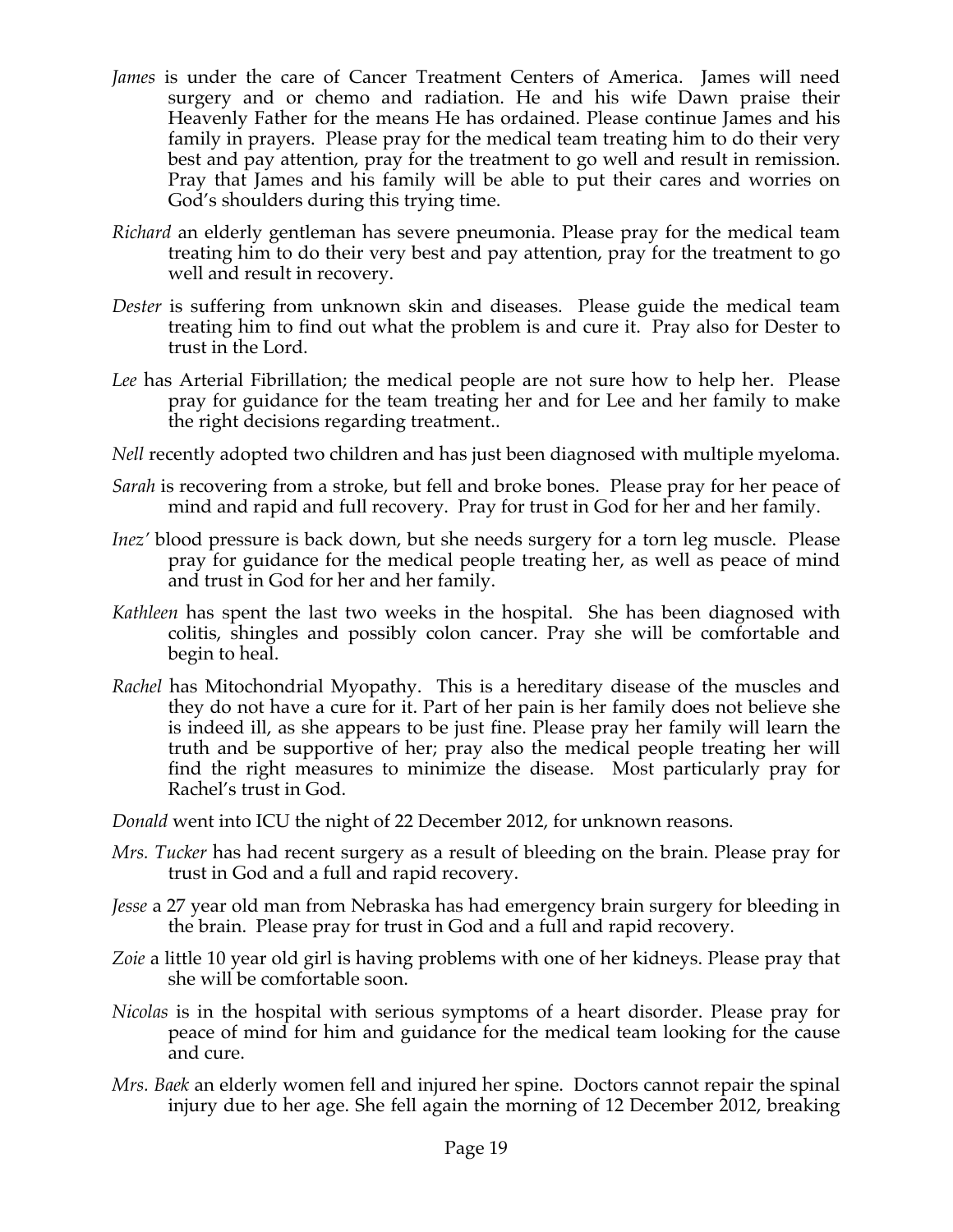her collar bone which is also untreatable. Mrs. Baek is in severe pain and will appreciate your prayers.

- *Gil Garcia* is hospitalized with a slow healing skin injury at the Long Beach Veteran's Spinal Cord Injury Center. Please give thanks for Gil's incredible attitude, as well that of his wife Mary and their family. Pray for the rapid healing of the skin injury so Gil can go home soon.
- *Juanita* is a young girl who was in a coma because of a blood disease. She has not come out and is gaining strength. They are awaiting results from blood samples. Her family thanks you for your prayers and asks that you continue.
- *Barbara* had a accident while cooking and the pressure cooker blew up in her face, causing second and third degree burns over her face and upper body. Because of this she has incurred kidney problems and may need a transplant.
- *George* had foot surgery. Please give thanks for the surgery and pray for a full and rapid recovery.
- *Nellie* is in the emergency room of a hospital in a great deal of pain. Please pray for peace of mind for her and guidance for the medical team looking for the cause and cure.
- *Lauralee Meade* underwent a lumpectomy on Friday after Thanksgiving. A further anomaly has been discovered and she had additional preventative radiation treatment. Please pray for a complete remission of the cancer. Pray also Lauralee will maintain her great attitude and trust in God.
- *Kevin Gerhart* discovered cancer on his neck. He underwent radiation and chemotherapy. Please pray for the medical team treating Kevin that they might pay attention, do their very best and find the source; that the treatment might be successful and he might live a long and healthy life to His honor and glory. Pray also for trust in God and peace of mind for Kevin, his wife and family.
- *Bill, Sara's husband,* had a third abdominal surgery on 22 November 2011, to remove a tumor. Bill is doing better keeping the doctor's instructions, for which we are all grateful, including taking chemotherapy once a day for two more years. He has radically decreased the consumption of alcohol and eating at least mostly properly. Please pray for help for him to continue do all this. Please pray also that Bill might turn his heart outward to help those around him, as well as live a long and healthy life to the honor and glory of God. Pray also for peace of mind for Bill and his wife Sara.
- *Kay Denton* (Mrs. Kay) hip has deteriorated to the point walking is a slow and painful process, but she manages. Please pray for continued peace of mind for Mrs. Kay and her family. Give thanks for her trust in the Lord and her positive attitude.
- *Steve Sundberg* had a heart attack after Easter 2011. After some time, the medical team treating him decided he was not a candidate for stents and a five-way heart bypass was performed the week of 6 June 2011. Please pray for his complete recovery and for his three children and family who are very worried about him, pray also for his trust in our Lord and for both him and his family to let God carry their worries while he recovers.
- *Matt Alcantara*, age 15, has Osteosarcoma (bone cancer), a very rare and often lethal form of cancer with limited treatment options. This is a disease that is about 90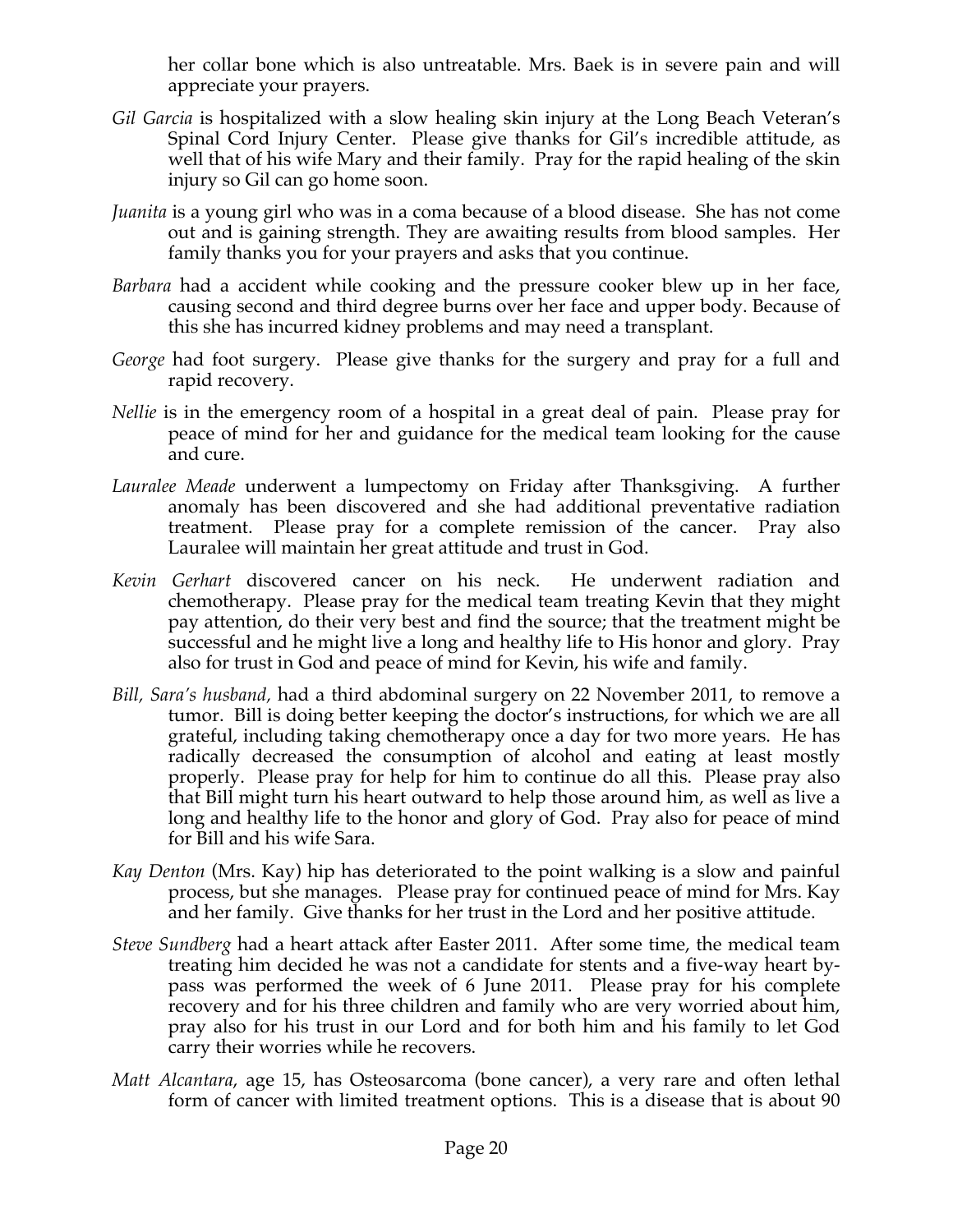percent fatal in a couple of years. He has no hip joint on one side, but he walks and swims! Courage? Guts? You bet! Matt and his mom just came back from Houston at the Cancer Center for what was hoped to be a routine every four month bone scan. The scans were done on schedule, but a couple of new spots showed up. After Matt's San Diego doctors conferred with the Houston doctors to figure out what these spots mean, it turned out they are new and old injuries with no bad meaning. In effect they are CLEAN SCANs. Matt and his family ask you to give thanks for the super results. Please also give thanks for the great faith of Matt and his entire family. Their faith and trust is a wonderful example for each and every one of us. But, now is not the time to stop praying. Actually, it never is the time to stop praying!

- *Judith Clingwall*, is afflicted with Multiple Sclerosis (MS). She is currently in Laurel Place, an extended care facility in Surrey, British Columbia. Judith's condition has worsened recently. She is no longer able to stand, in fact she has a lot of trouble sitting upright. Judith is depressed and wants to go home to watch her birds, which given everything seems unlikely at present. Please pray for her to take an active part in her own life, for her strength, peace of mind, trust in God and remission of the disease so she might return home to her family. Pray also for strength for her husband Martin as he deals with all the problems and stress of Judith's situation.
- *Becky Madden* is paralyzed from the neck down as the result of a tragic shooting accident. Her husband is doing his best to take care of her; it is hard and he is learning the best he can. Please pray for further recovery for Becky, as well as strength and guidance for her husband.
- *Vince (age 15),* reoccurrence of Osteosarcoma, recent testing found a nickel sized tumor in his lungs. The doctors are consulting with a specialist in Houston. Please pray for guidance for the medical team and for peace of mind for Vince and his family.
- *Obra Gray* continues to take day by day. Please continue to keep Obra in your prayers, and give him the strength of knowing the Lord is with him and will never forsake him. Obra needs security of what lies ahead of him, and only the Lord can grant the solace to answer his prayer.

#### *Business*

*Mark's* business is in difficulty. He works in a shrinking field, of which he is one of the country's true masters, but there is little work available. He asks that you pray that he can find a way to survive in his industry, which he loves and needs his talents. Pray he can find new sources of business and new ways of doing things, perhaps someone to partner with to better use his talents. Pray also for those who work for and with him that they might do their best to help.

## *Employment*

- Lori is considering a potential change in her employment. Please pray for God's guidance in considering all aspect of her potential work.
- *Rodriguez Family* are looking for work. It seems many obstacles have been put in their way of finding employment. Please pray they will find employment with a firm that will be able to use their considerable skill and hard work to benefit both the firm and the family.

*Sarah* is concerned about the future with her company. She would appreciate prayers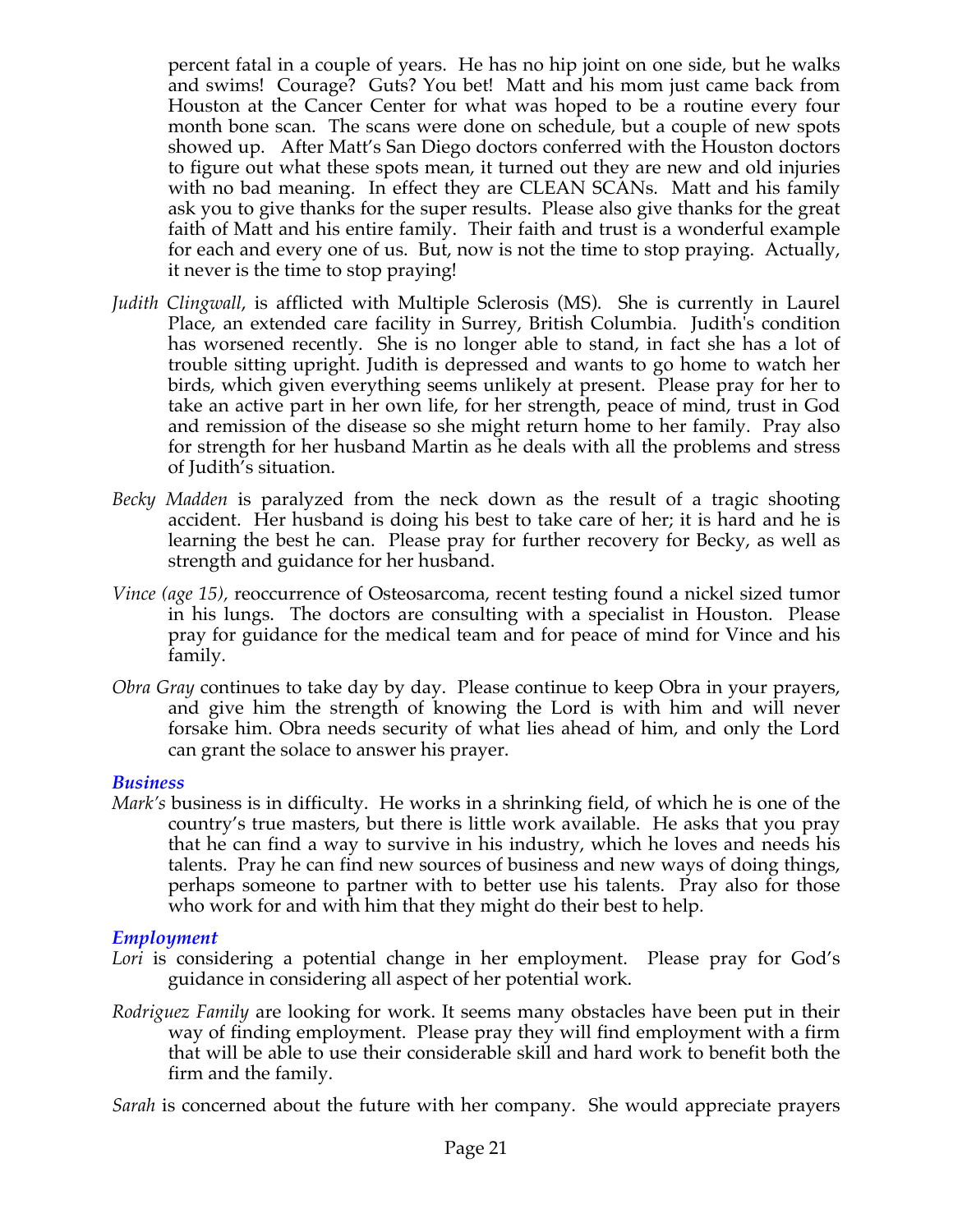for her continued employment and that her firm might find more and better ways to use her considerable skills.

# *Financial Guidance and Healing*

*David and Lorna* are having financial problems. They are trying to find a smaller home which may be more affordable. *Lorna* has had an ongoing battle with brain cancer, her trips back and forth to the hospital have drained their finances to the point they sometimes struggle to have enough food in the house. Pleaser pray for Lorna's healing and guidance on how they might handle the financial difficulties in which they have found themselves.

# *Guidance*

- Jeanette has had many members of her family die from diabetes and several are near death now. Jeanette does not know the Lord and is despondent and perplexed about her family and herself. Please pray she can open her heart to allow the Holy Ghost in to bring her knowledge and understanding.
- *Christy* just lost her sister in an automobile accident; this follows closely the loss of two family. Please pray she can let our Lord Jesus Christ carry all her sorry, worry and care at this extremely difficult and stressful time.
- *Dr. Elizabeth Raj* is teaching a biblical approach to the psychological problems facing many in our society today. She is battling against the growing influence of worldly psychology adopted by the churches themselves. Elizabeth constantly stresses answers are found between the covers of that precious Book, the Holy Bible. Please pray for encouragement, strength, fortitude and courage for her.
- *Daniel and Danielle* are experiencing family strife as a result of custodial issues with a daughter. Please pray they and those they strive with might look to the child's best interests in their time of difficulty and disagreement; to work for her best interests and not use her as a weapon amongst themselves.
- *Abigail* is a teenager who has behavior problems. She feels she is in an area of mental darkness. Please pray that she might look to God for help and not within herself.
- *Sara* asks that you pray for guidance for her as she deals with the stresses of her family and life. Pray that she can separate those things which she can affect from those things which she cannot and give her grace to accept that she cannot do everything and can only change those things within her control. She asks for God's help to grow her business while keeping up with the needs of her mother and husband and healing her own problems.

*Jacquie* to open her heart to God and accept His Love and Grace.

*Hap* and *Ryan* both ask you to pray they might be able to trust God will help them make the right decisions at the right time and not to worry uselessly, to change those things they can change, accept those things they cannot change, sleep well to be able to do the correct things with a clear head and that they will open their hearts to the Holy Ghost.

# *Thanksgiving*

*David* has been able to return to the ministry after a heart attack mid February 2013, and stent insertion, he is now home. Please join David in giving thanks for his survival and recovery.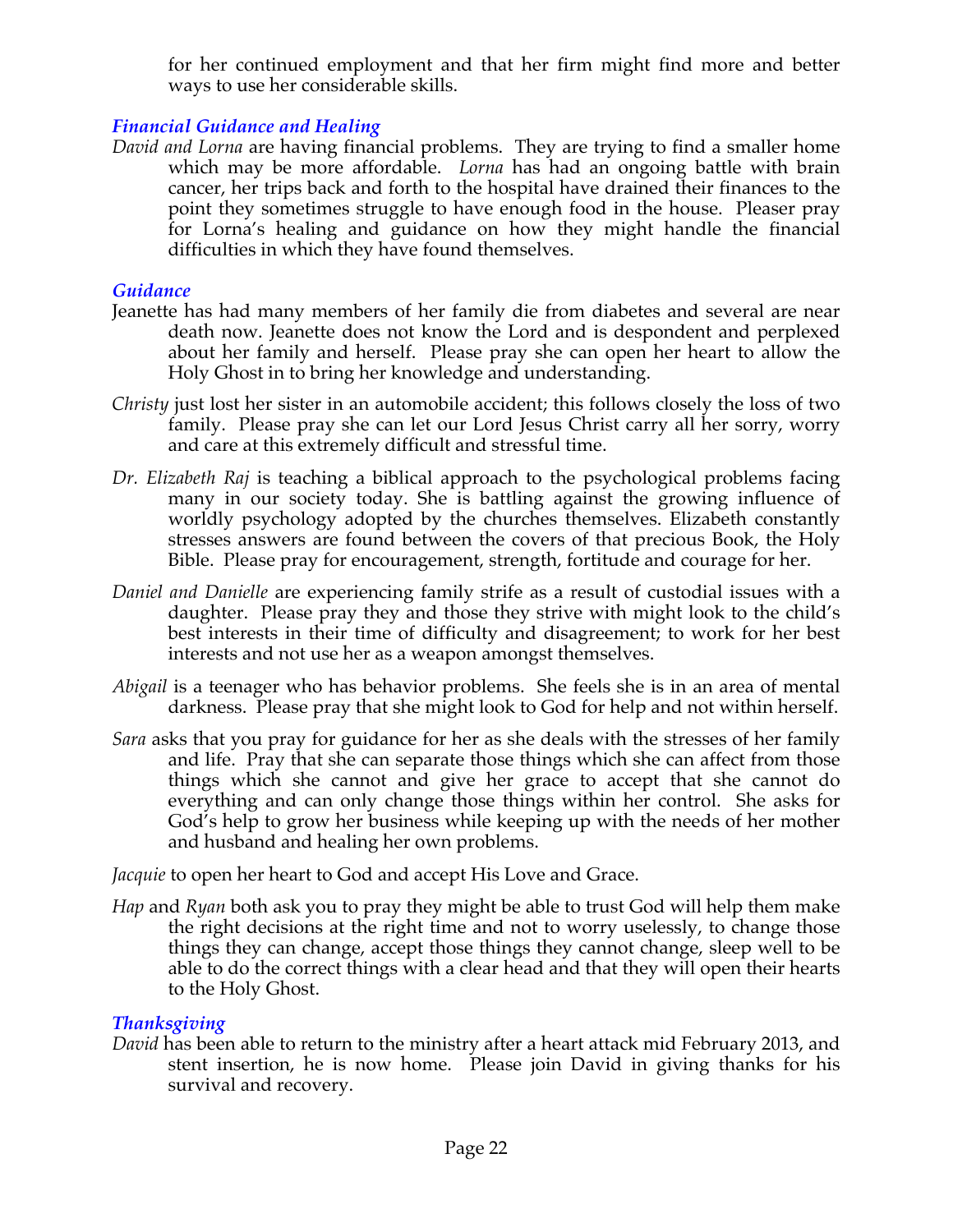# *New Congregations*

New AOC congregations have been established in the Temotu Province of the Solomon Islands. This is in the Eastern end of the Islands and a ways away from the established congregations in these islands. Please pray for them as they bring souls to Christ as they establish His Church.

# *Guidance for Ministers*

*Rev LTC Al Ryan* has been appointed Deacon-In-Charge of the mission parish of St. Augustine of Canterbury Anglican Church, Anglican Church in America (ACA) parish in Old Orchard Beach, Maine. It is a small but growing mission, which has been plagued by clergy change. Al, the diocesan pilot, has been appointed for one year, during which time he is to help them identify what their needs are for a vicar. He has done this before and asks you to pray for God's help one more time; not only for himself, but for the parish.

## *Armed Forces & Contractors*

Airman Donny Patton (Bagram AB, Afghanistan), Jordan (USMC – Fleet Marine Force - Pacific), Trevor (USAF - KC-10 Boom Operator), Trevor (USN – Whidbey Island, EF-18 Pilot), Kurt Thomas (USN – Guam)

#### *Persecuted*

Around the world, Christians are under attack, not only in the Muslim world, but from Hindus and others in India. Also, they are under continual attack in the name of "Separation of Church and State" in the western world, as it becomes actively atheist or pro-devil buddy. Please pray for God's guidance and protection for all persecuted Christians and those around them.

#### *Various Special Requests*

- We ask that you pray, please ask God that the Holy Ghost might give you insight into how you might make the lives of your friends and family better. Remember helping others is not just those who you don't know!
- Please join us in praying that the *Free Teen Guitar Class* will be continue to be an opportunity for God to work in the lives of the kids and their families. Please ask God to guide the class to new opportunities to make Him known to others. Help us to let the love of our Lord shine through us into their lives, putting Him first, so that He might enter in to their hearts and lives.

## *Question that only you can ask*

What would you like to know about our history, what we believe, what we do or how we operate? Hap is looking for material for the continuing education class and *Thought for the Day* material. Help us help you. Please send your question to Hap so we all can get an answer. Just because you don't know the answer to your question doesn't mean you are the only one who doesn't know. But, if you don't ask, no one will know.

## *Speaking of questions, what is Holy Week? Some kind of Roman thing?*

Not Roman at all, Christian. In fact, the Romans have abandoned or ignored much of the week. The term covers Palm Sunday through Easter.

The Sunday next before Easter is commonly referred to as Palm Sunday. The period between Palm Sunday and Easter Sunday is often referred to as Holy Week. Most churchgoing people go to church on Palm Sunday, then to church on Easter Sunday. It's a fairly uplifting time with not a lot of thinking. On Palm Sunday Jesus makes his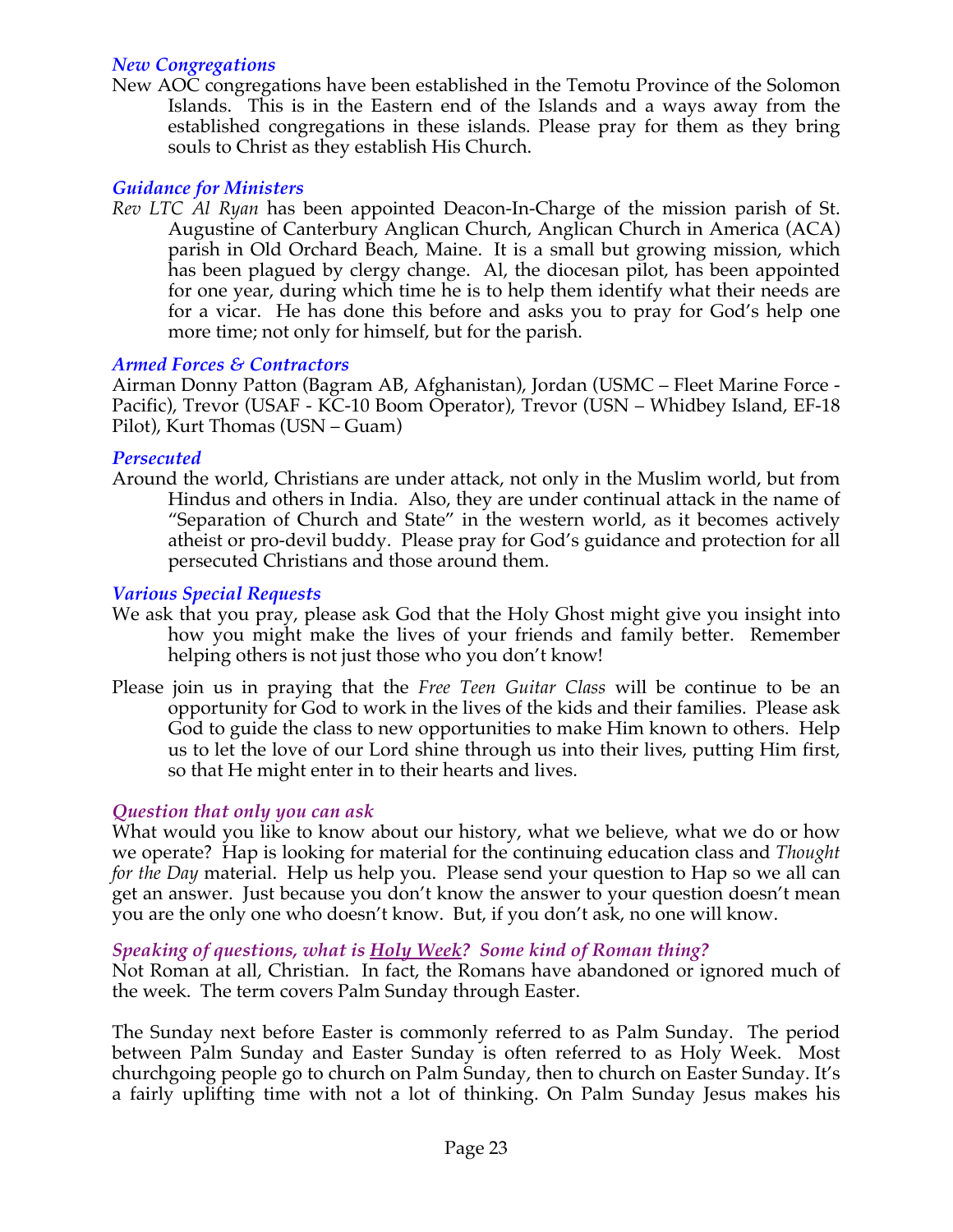triumphant entry into Jerusalem. On Easter Sunday there's the joyous resurrection. What's not to like about that?

The thing is, there is a tremendous amount that goes on between Palm Sunday and Easter Sunday, not all of it joyous, in fact most of it is pretty scary or sad. The beginning of the week was wonderful; in the end the week was even more wonderful. In between was a series of ups and downs the ups a little high and the downs very very deep. It is important to remember as you go through Holy Week that Jesus was in control of all the events of the week. The week starts with the Lord's triumphant entry into Jerusalem and ends with the death of the Savior on the Cross and the burial of his body in the tomb. It is a week of ups and



downs without parallel, the ups a little high and the downs very, very deep, deep as Hell you might say, and precedes the most joyous day of the year, the Day of the Resurrection or Easter Sunday.

Jesus has a triumphant entry into the city on the First Day of the Week (Sunday); on Thursday night he celebrates the Passover with his disciples in the Upper Room, he prays and agonizes over what he knows is coming in the garden of Gethsemane; Judas betrays him early Friday morning, his most trusted disciple denies him, not once but three times before the cock crew; the Jews condemn him to Pilate who in turn orders him to be beaten and humiliated; that does not satisfy the Jews and at their request, Pilate condemns a man he knows to be innocent to a horrible death to pacify the crowd of Jews assembled by the priests; Jesus is crucified, asks John to take care of his mother and gives up the ghost; his body is taken down and buried; the disciples are dispersed and discouraged; they have listened to their Lord, but not understood.

Think of this week from the disciples' perspective, on the first day they enter with their leader into Jerusalem in triumph; mid-week they celebrate the joyous feast of the Passover, then their leader is betrayed, defends himself not and is killed. At the time they surely could not think of this as a Holy Week and certainly not a Good Friday. Yet on the first day of the week that follows, our Lord is Risen, Risen indeed and delivers the promise of salvation in person.

It is important to remember as you go through Holy Week that Jesus was in control of all the events of the week.

What a week!

## *Palm Sunday*

The name Palm Sunday comes from the palm leaves, along with clothing and other honors strewn along Jesus' path as He came in to Jerusalem the first day of the week before His crucifixion. Of interest, only Jesus knew of the upcoming crucifixion, every one else, including Jews, Romans and the Christians, thought he was making a triumphant entrance in to the city to take control of things and kick the Roman occupation force out. The moon was almost full, this was the year of the Messiah according to Daniel. Jesus chose the route into the city, through the King's Gate. The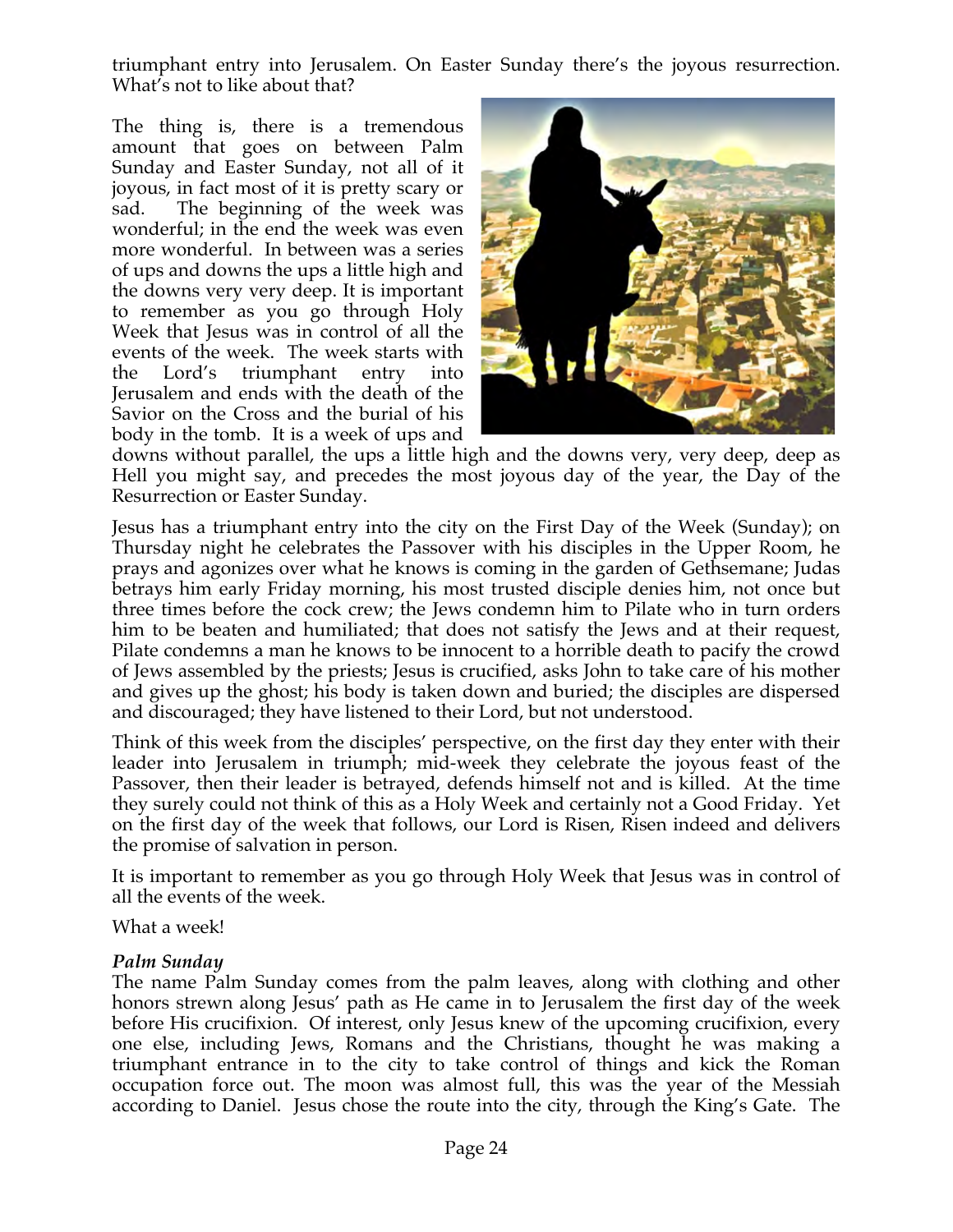people saw Him coming and met him at the Mount of Olives. They expected Him to come in and proclaim His rule. And that He did, but not in the way the people were looking for. Those who thought of Him as Lord looked for a Kingdom of this World to be established. Sunday was a day of triumph and fulfilled the anticipation of the Jews of a day for which they had waited four centuries. The Messiah had finally come, at the time predicted by scripture. They were certain that He would free them from the burdensome and cruel yoke of Roman rule. The Jews would finally be on top of the power pyramid. They would rule the world under Him! Yet, that was not to be. The day in the temple! Holy Cow! Here their savior was throwing people out of the temple, not throwing the Romans out of Jerusalem. They were sad to learn He came not to rule this world, for that time was not yet come; He came to give them the key to eternal salvation. He came to take them from this veil of tears to a state of perfect freedom. They wanted someone to throw the Romans out and all God sent them was the key to eternal life. What a disappointment!

# *Monday*

On Monday, Jesus preached in the Temple and further distanced Himself from the people's vision and demonstrated God's vision. He went in to the temple and through out the vendors selling "sacrificial" birds and animals at exorbitant cost, as well as the moneychangers, changing Roman money for Temple money dishonestly. Far from announcing Himself head of the temple, He announced they had made His Father's house a den of thieves. Rather than working within the Jewish establishment, He over turned it!

# *Tuesday*

Jesus and the Pharisees dispute in the Temple. He left for the garden of Gethsemane on the Mount of Olives. There he delivers the "Mount of Olives Discourse". Judas agrees to betray him to the Jewish priests for 30 pieces of silver.

# *Wednesday*

The Sanhedrin was gathered together and decided to kill Jesus, even before Pesach if possible. In the meantime, Jesus was in Bethany, in the house of Simon the leper. Here he was anointed on his head by Mary, the sister of Martha and Lazarus, with very expensive ointment of spikenard. Some of the disciples, particularly Judas Iscariot, keeper of the purse, were indignant about this; the oil could have been sold to support the poor. "This he said, not that he cared for the poor; but because he was a thief, and had the bag, and bare what was put therein." In this case, Judas recalls to mind many politicians. Jesus reminded them of the importance of first things first and the futility of giving, rather than helping, when He said in Matthew 26.11 "For ye have the poor always with you; but me ye have not always." Judas went to the Sanhedrin and offered them his support in exchange for silver. From this moment on Judas was looking for an opportunity to betray Jesus. Judas spied on Jesus in the garden of Gethsemane where he came on his plan.

# *Maundy Thursday*

At the Passover Feast, Jesus and his disciples share the "Last Supper" and He washes their feet. Jesus blesses his bread and wine as his flesh and blood and shares it with his disciples, the institution of the Sacrament of Holy Communion. He informs them that one of them will betray him. They go back to the garden of Gethsemane.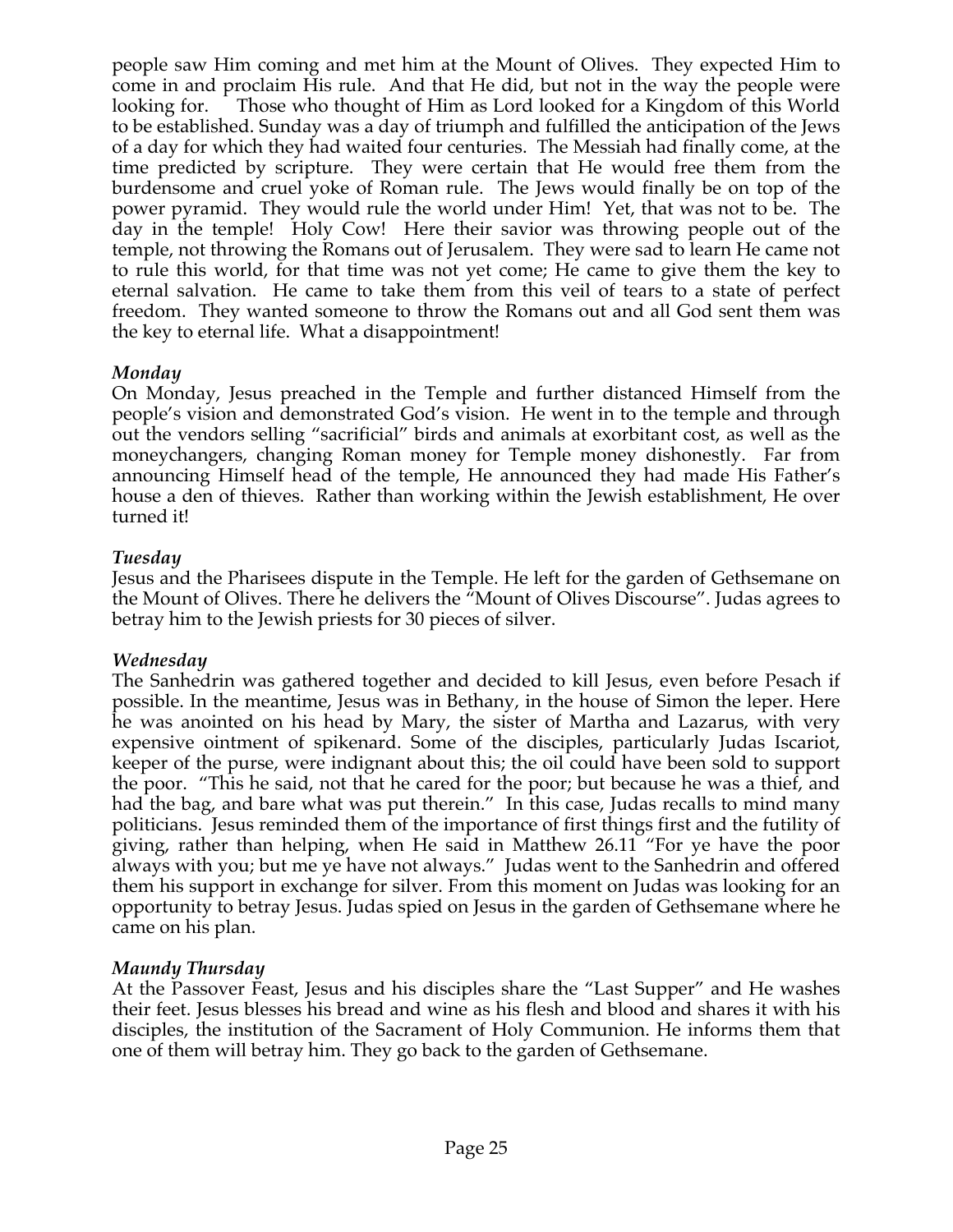

## *Good Friday*

In the early hours before sunup, Jesus is betrayed by the "Judas Kiss" and arrested. At sunrise, he is disowned by Peter thrice before the cock croweth. When brought before Caiaphas, the Jewish High Priest, and his Council, he is condemned. He says that he will rise from death after three days.

They hand him over to the Roman authority, Pontius Pilate, who sends him to Herod (Antipas, the son of Herod the Great). Then Pilate asks the crowd who he is to pardon: a murderer, or Jesus? The crowd chooses Barabas and Jesus is sentenced to death.

Jesus is brought to Calvary, where on the "third hour" (9 am) he is crucified. He is mocked as he hangs between the Bad Thief and the Good Thief, whom he blesses. On the "sixth hour" (noon), darkness covers the land. Jesus cries out "My God, My God, hast Thou forsaken Me? "

After drinking wine, he commits his spirit to his Father and dies. Matthew reports an earthquake that destroys the Temple. Many understand now that Jesus was the Son of God. His body is taken down and anointed. He is buried in a cave. This is the first day of death.

## *Holy Saturday*

The Jewish Council remembers his vow to return and has the tomb guarded and sealed with a heavy stone. His followers stay in the "Easter Vigil". Second day of death.

## *Easter Sunday*

On the third day of death, Mary Magdalene and the other Mary find the tomb empty, but for an angel who tells them Jesus is already resurrected and is on His way to Galilee. On their way to tell the others, Jesus appears to them. Death is conquered, the Promise delivered. Our lives from this day forward are eternal!

## *Think about the Week that was!*

The reason Jesus came to Jerusalem at the Passover was to take the place of the yearly sacrifice by one perfect sacrifice, one time, for all time and for all mankind. His was the blood marking our door that the destroyer might pass over. The week started on a